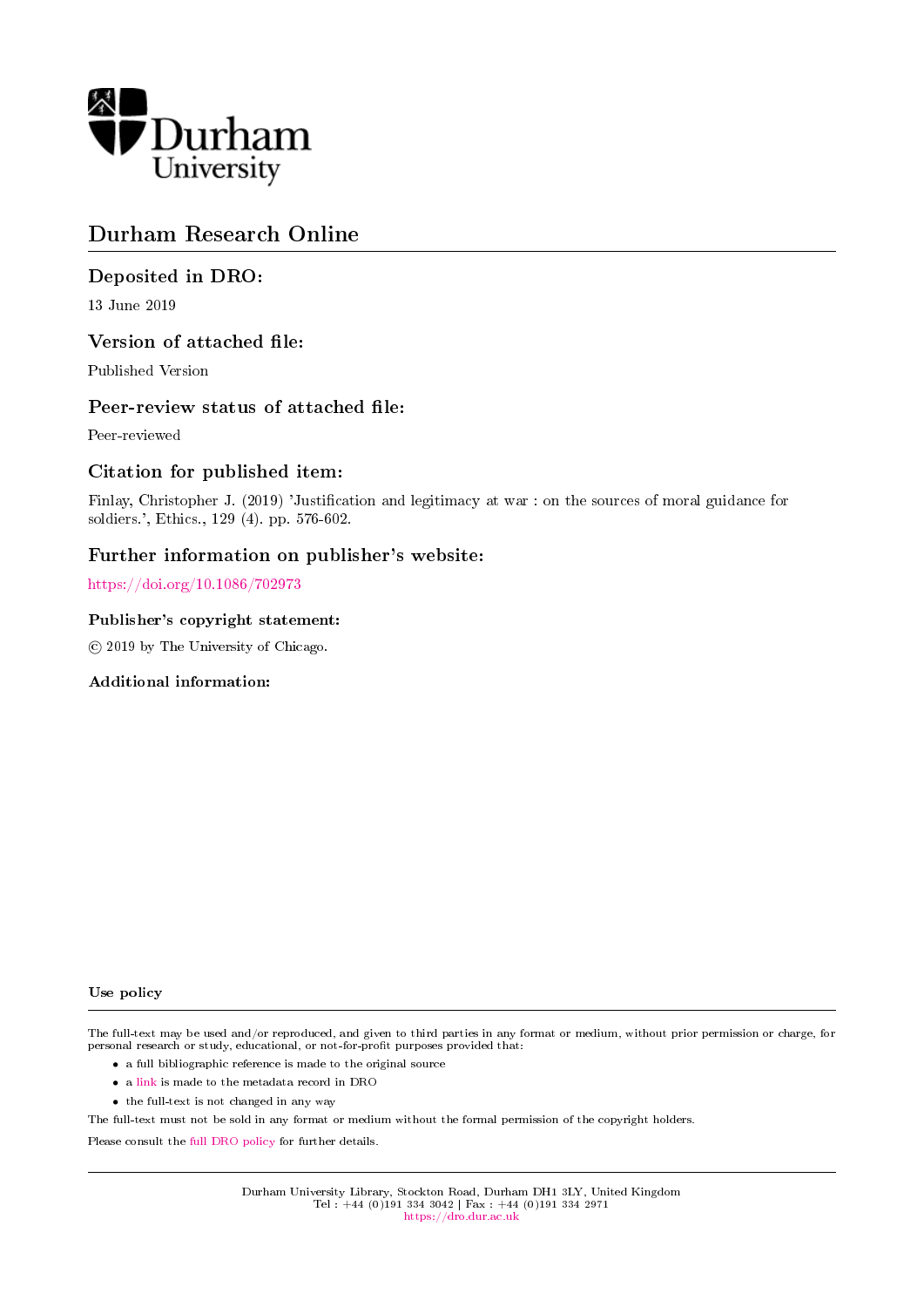# Justification and Legitimacy at War: On the Sources of Moral Guidance for Soldiers\*

# Christopher J. Finlay

Attempts to simplify ethics in war by claiming exclusive legitimate authority for the law of armed conflict underestimate the moral complexities facing soldiers. Soldiers risk wrongdoing if they refuse moral guidance that can independently evaluate their legal permissions. State soldiers need to know when to object to a legal duty to fight; nonstate fighters need to know when to disregard legal prohibitions against fighting. And both might sometimes best discharge their moral duties by following a bespoke rule departing from noncombatant immunity in a principled way that has been designed for a particular conflict by an authoritative leadership.

#### I. MORALITY AND LAW AT PEACE

If the title of Adil Ahmad Haque's Law and Morality at War refers to a war between law and morality in the context of armed conflict, then it is a war that he thinks the law has already won. Moral philosophy helps interpret the law and justifies its claim to legitimate authority. It even suggests some amendments to improve it. But international law is generally all we need to distinguish right from wrong in conducting armed conflict. Whether seeking guidance as participants hoping to do the right thing or as observers hoping to recognize it when we see it, following the law of armed conflict (LOAC) directly and international law more generally

\* An earlier version of this paper was presented at a workshop on Adil Haque's Law and Morality at War organized by the Stockholm Centre for the Ethics of War and Peace. My thanks to the participants for feedback and critical engagement and, in particular, to Helen Frowe and Adil Haque for the invitation to participate and to Helen for detailed feedback on subsequent drafts. I am grateful to the two readers for *Ethics* for their helpful comments. Work for this article was supported by a Major Research Fellowship from the Leverhulme Trust.

Ethics 129 ( July 2019): 576–602

© 2019 by The University of Chicago. All rights reserved. 0014-1704/2019/12904-0004\$10.00

#### 576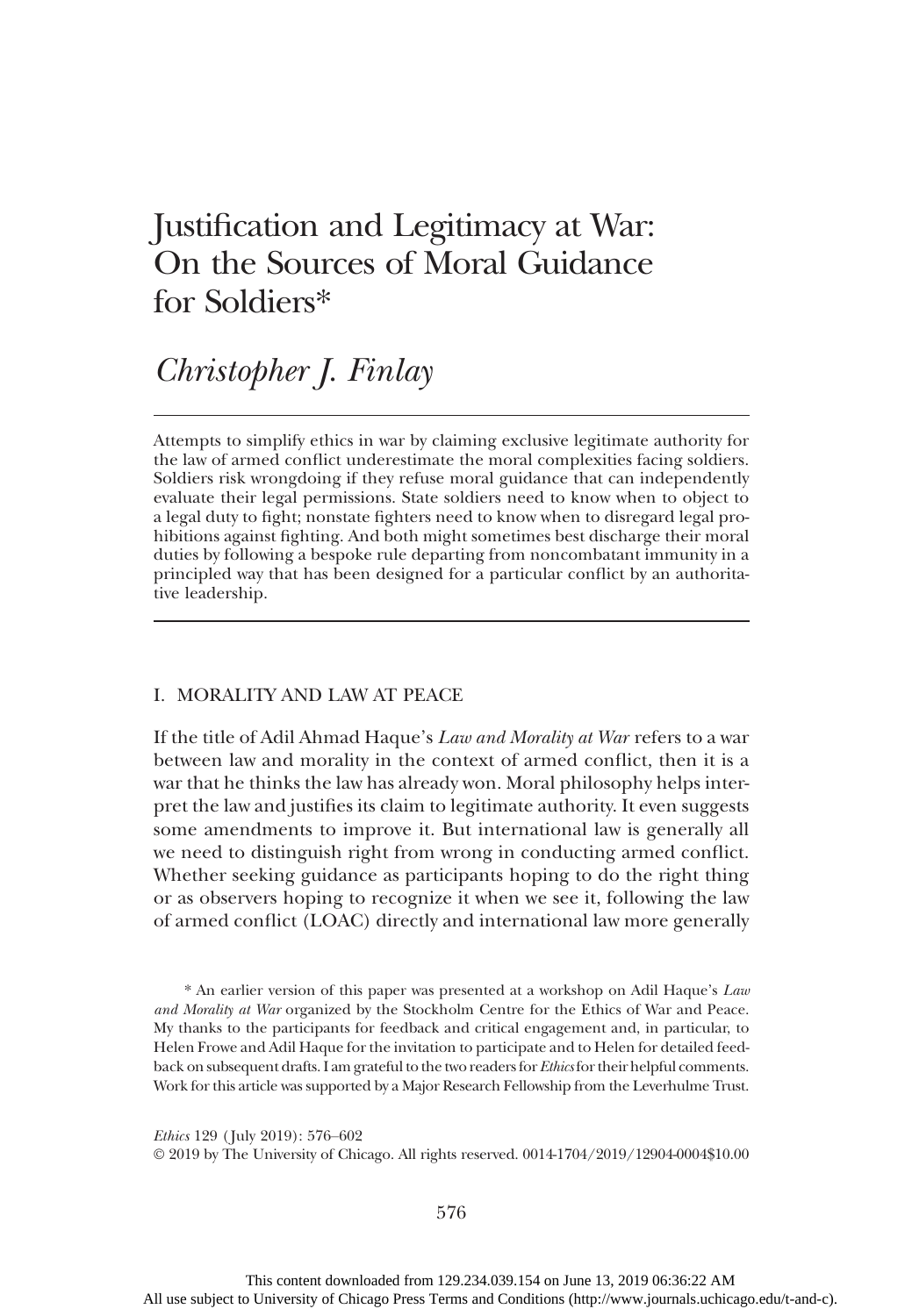offers the best chance of success. We should disregard other normative sources as direct guides, eschewing in particular any more immediate appeal to ordinary moral intuitions and principles.<sup>1</sup>

By arguing from reductive-individualist and cosmopolitan premises, Haque's account contributes in a novel and sophisticated way to a more widespread view that, in fact, the morality and law of war are generally at peace.2 Michael Walzer, Michael Ignatieff, and Jeremy Waldron have each argued toward similar conclusions. Walzer acknowledged that modern just war theory is sourced in ideas with different histories and contrasting logics. But he finds in the central "War Convention" a moral jus in bello that chimes with contemporary international law in permitting soldiers to attack and be attacked, provided that they adhere to the demands of noncombatant immunity (NCI) and regardless of whether they have just cause.<sup>3</sup> Waldron answers revisionist critics of NCI by arguing that such a "deadly serious convention" cannot rightfully be breached, however much moral responsibility civilians may bear for the wrongs justifying resort to war.<sup>4</sup> And Ignatieff rejects apologetics for nonstate terrorism by arguing that there is no third choice in resisting political oppression: either adhere peacefully to international human rights (IHR) laws or resort to arms within the constraints of the LOAC. Like Haque, he maintains that the law of war is the only valid "moral frame of reference" in armed conflict.<sup>5</sup>

On Haque's account, the divergence that some revisionists trace between the LOAC and morality is largely illusory. He thinks that the assumption they share with Walzer, that the LOAC strongly permits killing in an unjust war, is based on a misunderstanding of the law. But whereas Walzer and Waldron emphasize the degree to which morality supports law, Haque draws on Joseph Raz to argue that existing law supports morality. The underlying morality is cosmopolitan, defined by duties that "reflect our moral status as human beings and only interstitially reflect our special relationships" (LMW, 9). The LOAC has "legitimate authority" due to the "service"it performs by offering combatants a better chance of discharging these duties than relying directly on moral intuitions and case-by-case judgments about individuals.

1. Adil Ahmad Haque, *Law and Morality at War* [\(Oxford: Oxford University Press](https://www.journals.uchicago.edu/action/showLinks?doi=10.1086%2F702973&crossref=10.1093%2Facprof%3Aoso%2F9780199687398.001.0001&citationId=p_n_1), 2017), henceforth cited as LMW.

2. On premises, see LMW, 9.

3. Michael Walzer, Just and Unjust Wars: A Moral Argument with Historical Illustrations, 3rd ed. (New York: Basic, 2000), chap. 3.

4. Jeremy Waldron, "Civilians, Terrorism, and Deadly Serious Conventions," in Torture, Terror and Trade-Offs: Philosophy for the Whitehouse (Oxford: Oxford University Press: 2010), 80–110.

5. Michael Ignatieff, "Human Rights, the Laws of War, and Terrorism," Social Research 69 (2002): 1137–58, 1152–53.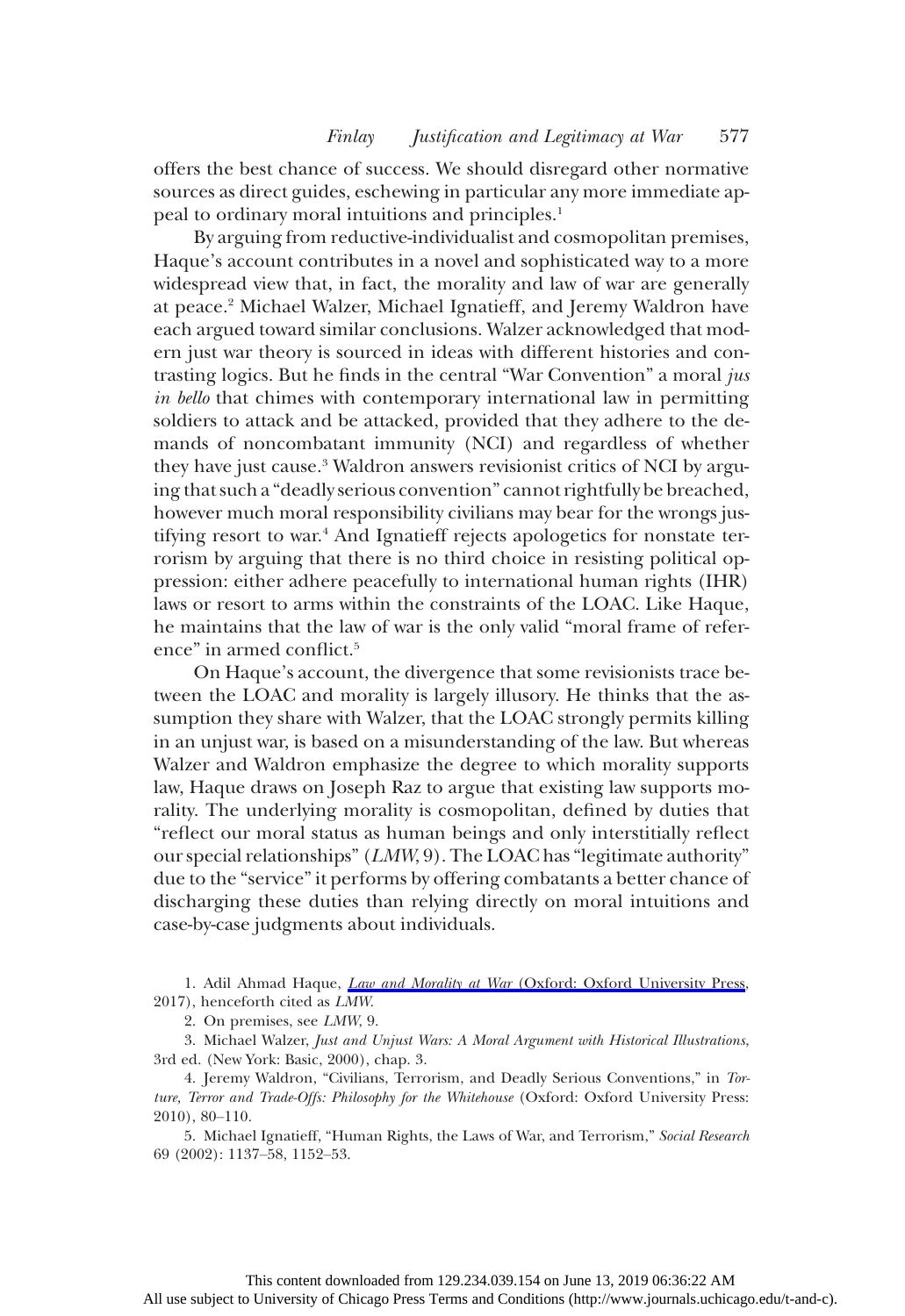I argue that this "service view" is overly optimistic and, in a certain sense, reductive. Neither the moral perspective of just war theory nor the law can claim preeminence as the sole means of satisfying moral duty, decisively defeating the other. Conflict between them therefore remains a possibility. On the account of the ethics of armed conflict that I offer instead, citizens facing the possibility of becoming combatants, and combatants facing war, have difficult judgments to make as they appeal to multiple sources for guidance and have to adjudicate between them when they clash—these include not only the law but also just war theory, as well as the decisions of existing or emerging political authorities. So even if the ethics and law of war are properly motivated entirely by the moral status and rights of individuals as universal ends (and "only interstitially [by] special relationships"; LMW, 9), I argue that the normative means of pursuing and respecting those ends bear the inescapable imprint of national institutions and particular political formations.

My argument has three parts. First, I argue that the law does, in fact, permit the morally impermissible to state soldiers. The tensions between morality and law are therefore sharper than Haque recognizes, and the legal guidance available to warriors is more heavily laden with moral risk. To minimize risk, state soldiers need just war theory for guidance in evaluating their legal permissions (Sec. II). On the other hand (Sec. III), nonstate forces need the same source in order to question the default legal prohibition on the use of force. And the ability of both to follow the law is conditioned by existing or emerging sources of political authority. Second, I argue (Secs. IV.A and IV.B) that framing the combatant's choice as a binary between following NCI and attempting the sort of highly individuated reasoning that Haque identifies with just war revisionism obscures an intermediate possibility. A bespoke principle of discrimination tailored to the contours of a specific conflict might sometimes track moral responsibility for wrongful threats and satisfy the requirements of the service view better than combatant/noncombatant discrimination. Again, political leadership is required to provide authoritative and concrete guidance about the liable and immune categories that the principle defines. And finally, I argue (Sec. IV.C) that where the illegal practices permitted by a bespoke principle are morally justifiable, they are then also likely to be morally obligatory. The tension that actors have to negotiate therefore isn't between a duty (NCI) and a mere permission, or between humanity and military necessity. Rather, it is between two opposing duties (humanitarianism in means vs. humanitarianism as an end). That such oppositions are possible means that we cannot presume that the law will always override morality when the two offer contradictory guidance.

All three problems point to the need for sources and practices of moral judgment that are in some sense independent of the law.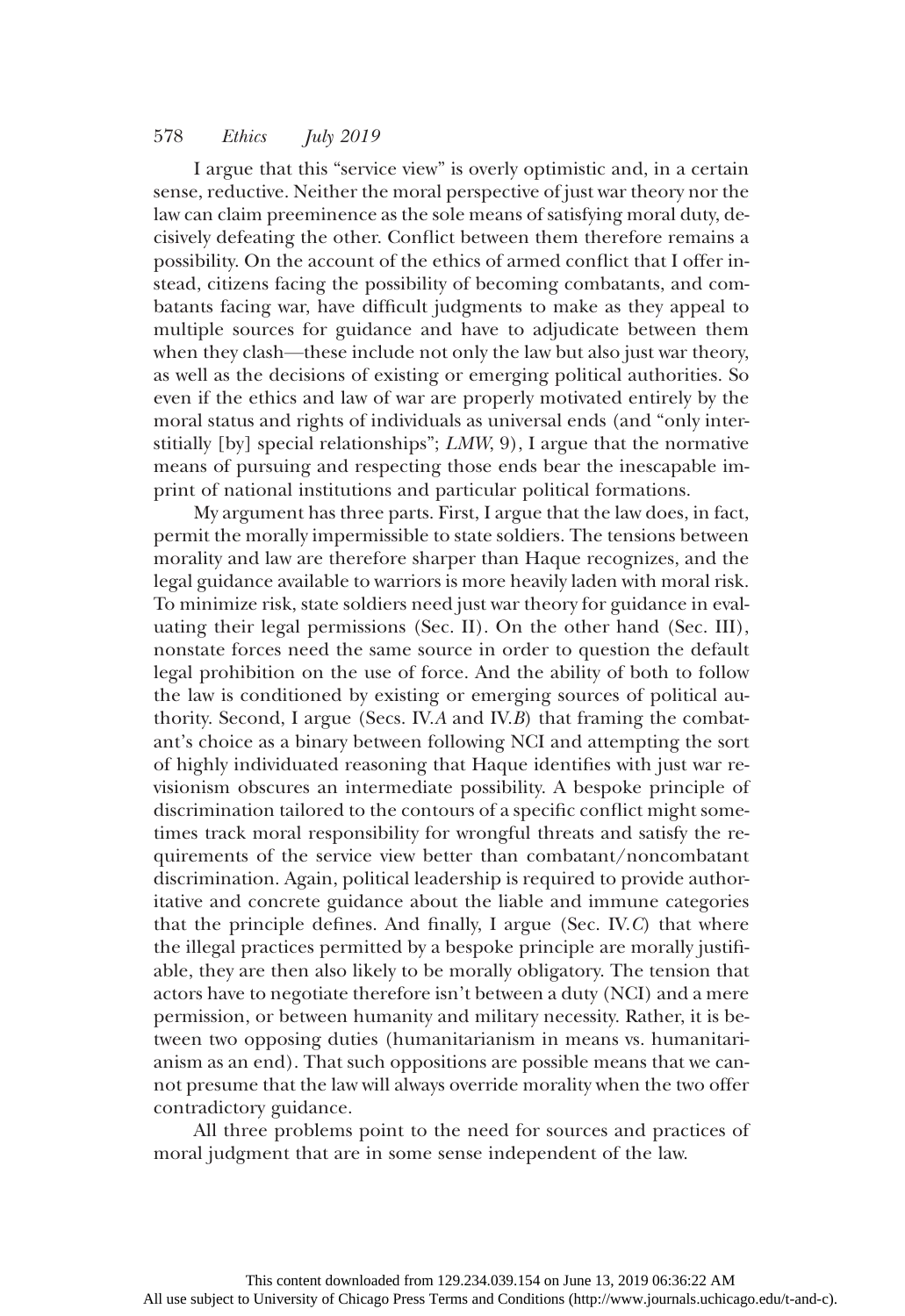## II. STATE-ON-STATE WARS: THE LICENSE TO KILL

Haque's argument for harmony between morality and the law takes aim at a belief widely shared by revisionists in just war theory (henceforth "revisionists") about the permissiveness of the LOAC. They maintain that there is a fundamental tension between what Jeff McMahan calls "deep morality" and the law, that is, between, on the one hand, what morality would demand if soldiers applied criteria of individual moral responsibility and liability directly when deciding whom to harm and, on the other, the permissions and constraints defined by the LOAC.<sup>6</sup>

From the first perspective, only those defending against aggression can claim moral justification for fighting and not those engaged in aggression. The war privilege claimed by soldiers fighting for an unjust cause (henceforth "unjust warriors") cannot, therefore, be grounded directly in defensive ethics or deeper moral principles such as the immunity of the innocent. And there is a similar tension in international law itself. The UN Charter outlaws war where it isn't a defense against wrongful war. But once a state has declared war or once an objective condition of "armed conflict" is recognized between two states, the LOAC permits just and unjust warriors alike to fight.7 Revisionists argue that if it is justifiable for the law to permit killing by unjust warriors, then this must be due to the aggregate effects of doing so. It might reduce the destructive effects of wars overall, particularly on innocent people, by helping incentivize restraint by unjust warriors. So, whereas the deep morality of war is nonconsequentialist, the law of war is grounded at least partly in rule consequentialism.<sup>8</sup>

Haque rejects the need for such an account. The LOAC only provides what he calls a "weak permission" to unjust combatants at best. Consequently, relations between law and morality are much less strained than revisionists believe. This weak permission has two components. First, the LOAC doesn't prohibit unjust warriors from fighting in any

6. Jeff McMahan, "The Morality of War and the Law of War," in Just and Unjust Warriors: The Moral and Legal Status of Soldiers, ed. David Rodin and Henry Shue (Oxford: Ox-ford University Press, 2008), 19-43; Cécile Fabre, Cosmopolitan War [\(Oxford: Oxford Uni](https://www.journals.uchicago.edu/action/showLinks?doi=10.1086%2F702973&crossref=10.1093%2Facprof%3Aoso%2F9780199567164.001.0001&citationId=p_n_8)[versity Press](https://www.journals.uchicago.edu/action/showLinks?doi=10.1086%2F702973&crossref=10.1093%2Facprof%3Aoso%2F9780199567164.001.0001&citationId=p_n_8), 2012), 12; Helen Frowe, *Defensive Killing* [\(Oxford: Oxford University Press](https://www.journals.uchicago.edu/action/showLinks?doi=10.1086%2F702973&crossref=10.1093%2Facprof%3Aoso%2F9780199609857.001.0001&citationId=p_n_9), 2014), 164–65.

7. Yitzhak Benbaji, "The Moral Power of Soldiers to Undertake the Duty of Obedience," [Ethics](https://www.journals.uchicago.edu/action/showLinks?doi=10.1086%2F702973&system=10.1086%2F662293&citationId=p_n_10) 122 (2011): 43–73, 43–44; David Luban, "Just War Theory and the Laws of War as Identical Twins," *[Ethics and International Affairs](https://www.journals.uchicago.edu/action/showLinks?doi=10.1086%2F702973&crossref=10.1017%2FS0892679417000429&citationId=p_n_11)* 31 (2017): 433-40, 438. On conditions for recognizing undeclared noninternational wars, see Luban, "Just War Theory," 435.

8. McMahan, "Morality of War"; see also Jeff McMahan, "The Ethics of Killing in War," [Ethics](https://www.journals.uchicago.edu/action/showLinks?doi=10.1086%2F702973&system=10.1086%2F422400&citationId=p_n_14) 114 (2004): 693–733, 729–33.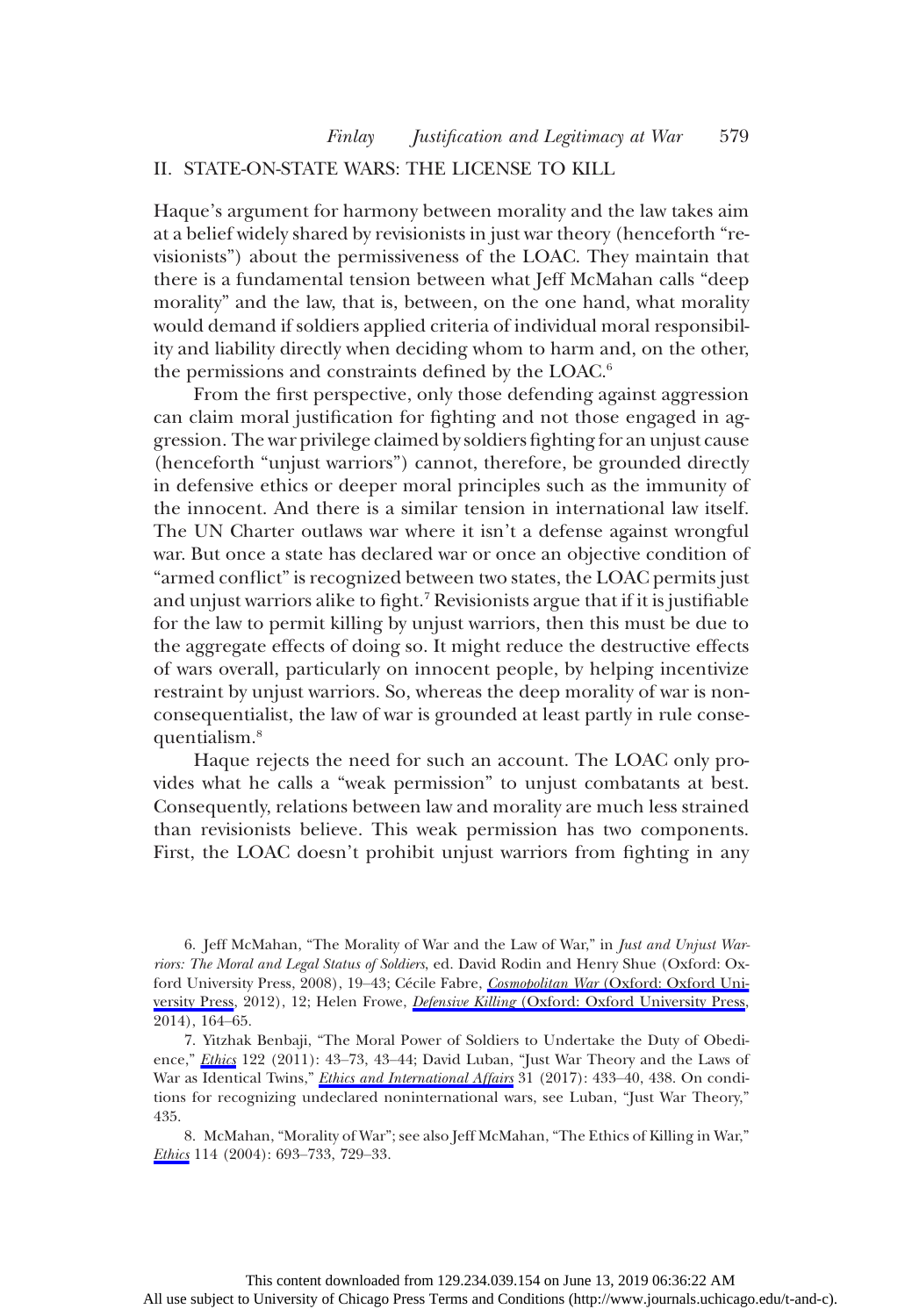fashion that hasn't been defined as unlawful.<sup>9</sup> And second, it grants protections: (unjust) warriors who attack ( just) enemy combatants intentionally and harm noncombatants collaterally within the limits of proportionality are immune from prosecution by foreign states. Missing from a weak permission but present in a strong one is a positive legal justification for attempting to harm one's enemies (LMW, 27). Haque maintains that unjust warriors therefore do not have a privilege right to kill, nor, therefore, do they have a liberty right. Moreover, they have no claim right: unjust warriors have no claim against others that they not prevent them from fighting (LMW, 25).

Let's assume that Haque's reading of the LOAC on its own terms is correct. I think, nevertheless, that his interpretation of the unjust warrior's legal rights misses something important by failing to take account of the significance of states in the wider legal architecture. Taken as a whole, the architecture consists not only of the LOAC and the international jus ad bellum (chiefly sourced in the UN Charter) but also of sovereign states and national law. States play three roles: first, they help construct the architecture through treaties and conventional law, as well as by maintaining common practices recognized as customary law; second, they give life to some of its components by incorporating them within domestic law;<sup>10</sup> and third, they exercise legal powers that are independent of international law but that complement it. This last function is directly relevant to the war privilege.

Individuals serving in state forces are not only permitted to fight but also usually under a legal obligation to do so.<sup>11</sup> The obligation arises from the state's power to oblige subjects legally to follow orders to fight within the limits of the LOAC. This is true whether its subjects are career soldiers, volunteers for a particular war, or conscripts. In the first two cases, states contract with individuals; in the third, they impose duties with or without consent. Whichever way it arises, the obligation is binding as a matter of domestic law even when governments initiate wars that are unjustified under international law. Therefore, unjust warriors typically are legally obliged to fight when their countries engage in unjust wars. And I presume that obligation implies permission. We may say that such soldiers are permitted to kill insofar as they have a single privilege: a liberty to fight but not a legal liberty not to fight.<sup>12</sup>

9. On Raz and weak permissions, see LMW, 32–34, 191.

11. For some early modern legal texts obligating soldiers to obey orders, see ibid., 342 n. 12.

12. Leif Wenar, "The Nature of Rights," [Philosophy and Public Affairs](https://www.journals.uchicago.edu/action/showLinks?doi=10.1086%2F702973&crossref=10.1111%2Fj.1088-4963.2005.00032.x&citationId=p_n_20) 33 (2005): 223–52; David Rodin, War and Self-Defense [\(Oxford: Oxford University Press](https://www.journals.uchicago.edu/action/showLinks?doi=10.1086%2F702973&crossref=10.1093%2F0199257744.001.0001&citationId=p_n_21) 2002), 19-20.

This content downloaded from 129.234.039.154 on June 13, 2019 06:36:22 AM All use subject to University of Chicago Press Terms and Conditions (http://www.journals.uchicago.edu/t-and-c).

<sup>10.</sup> Gary Solis, *[The Law of Armed Conflict](https://www.journals.uchicago.edu/action/showLinks?doi=10.1086%2F702973&crossref=10.1017%2FCBO9780511757839&citationId=p_n_17)* (Cambridge: Cambridge University Press, 2010), 15, 85–87.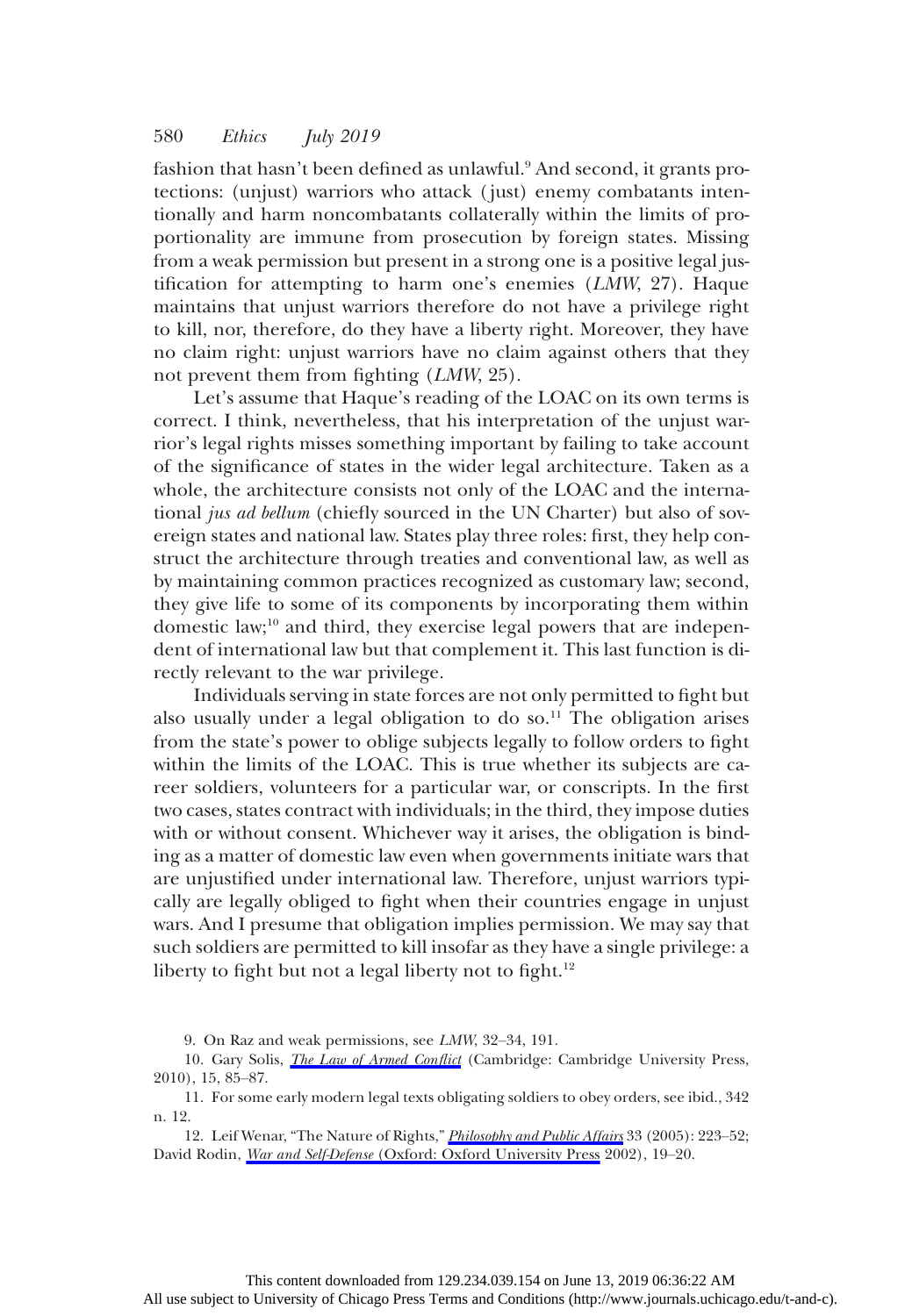#### Finlay *Justification and Legitimacy at War* 581

Haque is right, of course, to say that combatants cannot claim as of right that their enemies not impede them in fulfilling their role, which would be absurd. But that doesn't preclude the possibility of claim rights against others being bundled with the combatant privilege. For instance, combatants presumably have claim rights against their own civilians not to thwart them in serving the state. Moreover, civilians' immunity from attack is contingent on nonparticipation in hostilities against combatants: this too might be interpreted as a claim right of combatants against "enemy" civilians. And crucially, combatants have claims against neutral parties. Neutral states are prohibited from interfering in a conflict in various ways, while combatants have claim rights to search neutral vessels outside neutral waters.

Unjust warriors therefore usually have "strong" legal permissions to fight and kill. Even so, however, it might be replied that this doesn't contradict Haque: so far as international law is concerned, unjust warriors still aren't strongly permitted to fight. But this underplays the role of the state in completing a normative picture only partially sketched out by international law.13 One way to explain this is by argument from historical and institutional depth. International law emerged in and through the modern, sovereign state. But while it curbed some of the early modern state's rights, it hasn't eclipsed the state entirely as a source of legal obligations. And where international law hasn't specifically prohibited the exercise of other powers and privileges, they may be presumed to continue.<sup>14</sup> So, just as the essentials of modern *jus in bello* were composed on the basis of established customs of war at an earlier stage than the highly restrictive contemporary jus ad bellum, the soldier's obligation to serve the sovereign state preceded the creation of the legal jus in bello. As such, it is as much a part of the customs of war as anything else. As Oona Hathaway and Scott Shapiro put it, "The soldier's license to kill is an ancient right. Indeed, it is of such antiquity that it is almost impossible to find an explicit statement of it before Grotius... . What in ordinary life was murder for which he could be tried and hung was now simply the performance of his *soldierly duty*—one for which he was immune regardless of whether the war in which he fought was just. As long as he followed the rules."<sup>15</sup> The war privilege, on this description, combines two incidents, an immunity and a duty. As such, as Gary Solis writes, "The combat-

13. On the relationship between international and national law, see LMW, 53.

14. This is implicit in the "Lotus principle—that states are permitted to do what international law does not prohibit [which] clearly refers to weak permissions rather than strong permissions" (ibid., 32).

15. Oona Hathaway and Scott Shapiro, The Internationalists and Their Plan to Outlaw War (London: Allen Lane, 2017), 62, 77 (emphasis added). Hobbes writes, "He that inrowleth himselfe a Souldier, or taketh imprest mony, ... is obliged, not only to go to the battell, but also not to run from it, without his Captaines leave." Quoted in Luciano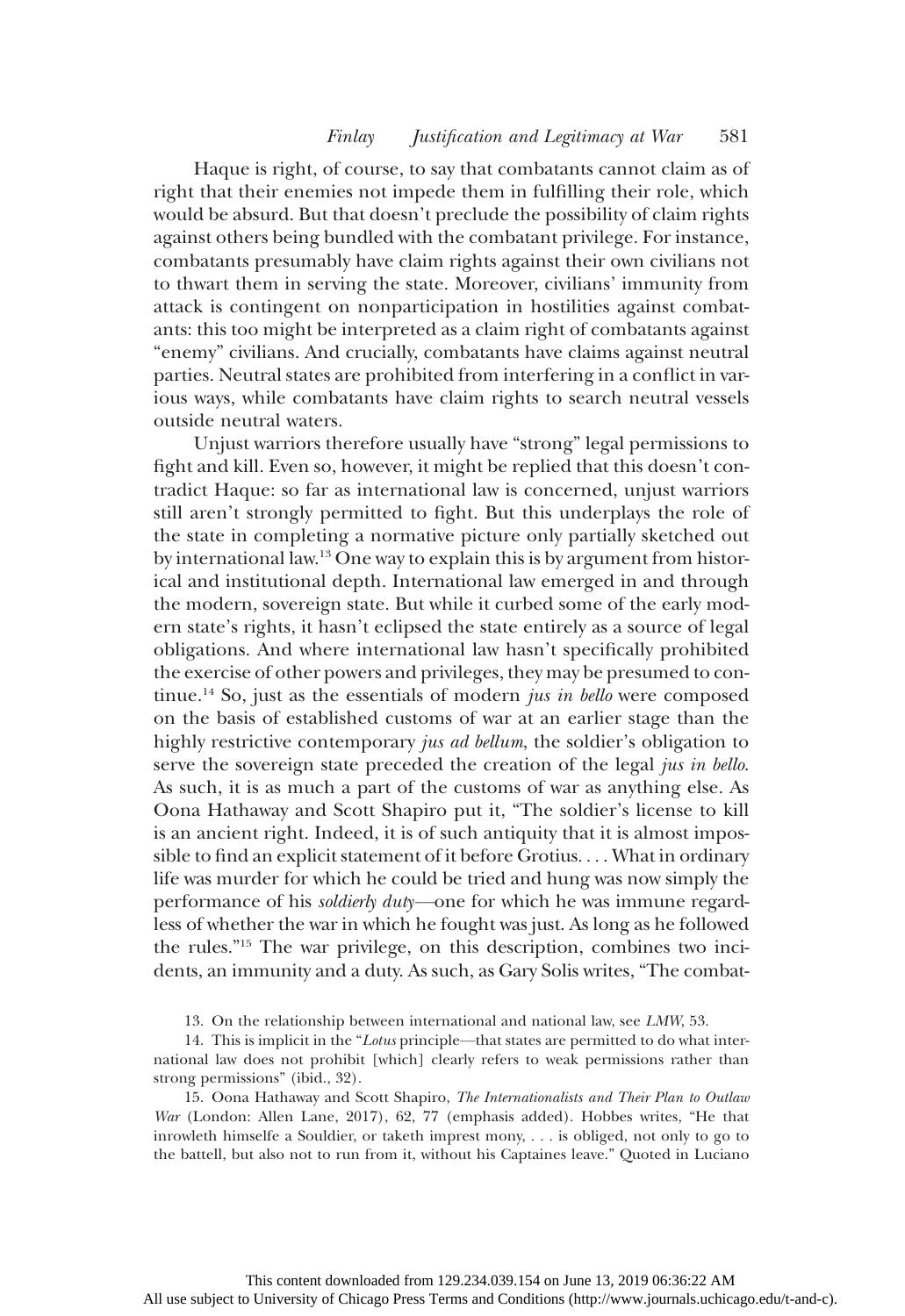ant's privilege has always been an important customary element of the law of war."<sup>16</sup>

If recruiting soldiers and imposing "soldierly duty" is customary, accepted practice for states, then it could explain why soldiers are widely thought to have a war privilege under the LOAC: this is because the LOAC is built around those parts of state practice that it hasn't prohibited or replaced. If the practice hasn't been prohibited, then it is implicitly permitted under international law. The net result is that even if it is true that the international LOAC doesn't strongly permit unjust warriors to kill directly, it cannot be denied that unjust warriors are strongly permitted to kill under the law of war. This is because international law weakly permits states to strongly permit soldiers to fight. And, in this sense, international law does permit unjust warriors in a strong sense to fight indirectly (see LMW, 33–34).

Let me consider some objections to this view:

Objection 1.—First, the weak permission that sovereign states enjoy differs in one crucial respect from the one Haque attributes to unjust warriors. Whereas states are not prohibited from enlisting their citizens, persons in government are not immune from prosecution under international law for fighting unjust wars. It might therefore be objected that the "crime of aggression" includes levying soldiers for the purposes of unjust war. For instance, according to the Rome Statute of the International Criminal Court, "'crime of aggression' means the planning, preparation, initiation or execution, by a person in a position effectively to exercise control over or to direct the political or military action of a State, of an act of aggression which, by its character, gravity and scale, constitutes a manifest violation of the Charter of the United Nations" (art. 8(1)). Conscription of additional forces might be construed as part of the crime insofar as it is "preparation" for aggressive war, or part of its "execution" if reinforcing an army fighting one.

However, it is also true that while international law prohibits states from initiating aggressive wars, it does not prohibit them from maintaining regular armed forces in peacetime. And when they do so, they permissibly place soldiers under a legal obligation to serve in combat later. The basic principle, therefore, still stands: governments are prohibited from exploiting their armed forces for aggressive purposes, but they retain the ability to privilege soldiers even when it's in violation of the legal jus ad bellum. This they do by (1) exercising their power to obligate soldiers to obey orders that are lawful under the LOAC and (2) creating a de facto state of belligerence by declaration or action. These are the

Venezia, Hobbes on Legal Authority and Political Obligation (Houndsmills, UK: Palgrave Macmillan, 2015), 118.

<sup>16.</sup> Solis, Law of Armed Conflict, 41–42 (emphasis added).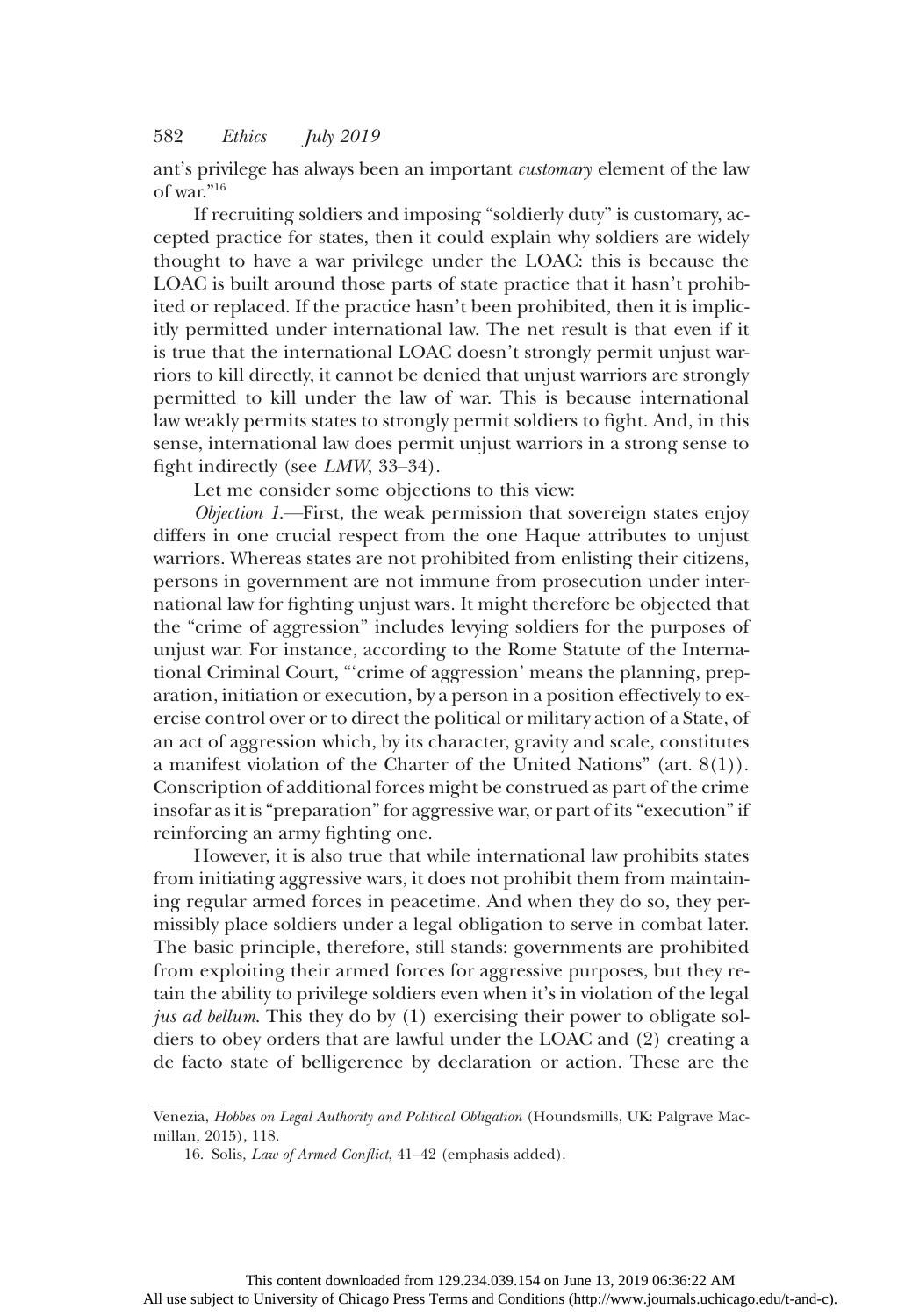components of what I have elsewhere called the "Lesser Authority" of the state: its ability to create a legal state of war and the jural relations that constitute it with or without just cause. Whereas "Legitimate Authority" may be required for just war, Lesser Authority is seen in sharper relief when it is exercised by initiating unjust war (where there are no substantive moral grounds for the rights claimed by its combatants).<sup>17</sup>

Objection 2.—Another objection might cite conscientious objection and human rights. If individuals have a right protected by IHR laws to refuse service in wars they believe to be unjust, then it might contradict the state's right to obligate them in the same wars. One would cancel out the other.

This is doubtful, however. Insofar as a right of conscientious objection is recognized—for instance, under the European Convention on Human Rights  $(ECHR)^{18}$ —it qualifies the duty to fight in a limited way rather than negating it. First, the right is as an exemption from a legal obligation. Therefore, those who have not discovered reasons to doubt the justice of their war or who have not (yet, successfully) made a case for exemption are still legally obliged to obey lawful orders. Their immunity under the LOAC continues in the meantime to be backed by a duty permissibly imposed under national law. Second, crucially, whereas the right to object to armed conflict in general is thought to be a proper application of freedom of conscience, a right of "selective conscientious objection" is rarely recognized. In a recent British case, for instance, where the appellant cited concerns "confined to Afghanistan rather than military conflict in general," it weakened his case because, as Rosalind English writes, it"put him in the position of a political, rather than conscientious—or moral—opponent of the system which he was resisting." Such a claim was unlikely to benefit from case law surrounding ECHR article 9.19 Objectors are more likely to be recognized when they oppose war per se rather than one particular war. And even states recognizing

17. See Christopher Finlay, "Legitimate and Non-state Political Violence," Journal of Political Philosophy 18 (2010): 287–312, 301–2; and Terrorism and the Right to Resist: A Theory of Just Revolutionary War (Cambridge: Cambridge University Press, 2015), chap. 6. On "legitimate authority" as a "permissive" criterion, see Jonathan Parry, "Legitimate Authority and the Ethics of War: A Map of the Terrain," *[Ethics and International Affairs](https://www.journals.uchicago.edu/action/showLinks?doi=10.1086%2F702973&crossref=10.1017%2FS0892679417000065&citationId=p_n_27)* 31 (2017): 169–89.

18. According to the "Guide on Article 9 of the ECHR" (updated May 2018), the European Court of Human Rights "has ruled that the safeguards of Article 9 apply, in principle, to opposition to military service, when it is motivated by a serious, insuperable conflict between compulsory service in the army and an individual's conscience or his or her sincere and deeply-held religious or other convictions" (sec. 2, para. 58); https://www.echr .coe.int/Documents/Guide\_Art\_9\_ENG.pdf.

19. See Rosalind English, "The Limits of Conscientious Objection," Guardian, December 13, 2011, https://www.theguardian.com/law/2011/dec/13/conscientious-objection -soldier-afghanistan.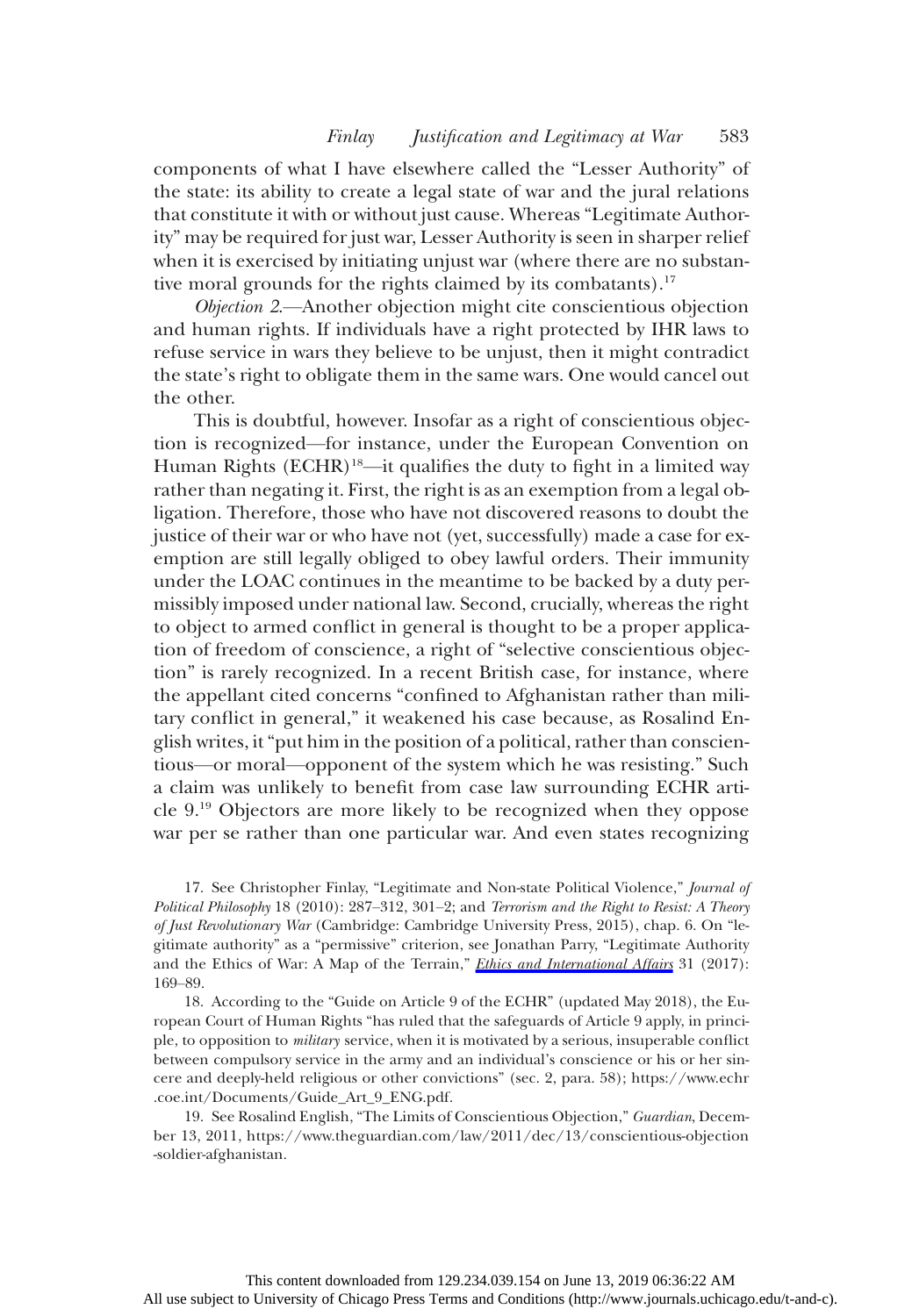selective objection limit it to conscripts and exclude professional soldiers  $(e.g., Australia).<sup>20</sup>$ 

Conscientious objection draws attention to an important additional point about punishment and permissibility. As Haque emphasizes, (unjust) combatants are immune from punishment by foreign states for lawful acts in wartime. This points to the weak permissibility of those acts under international law. But it's also generally true that (unjust) combatants are liable to punishment by their own states if they fail to commit lawful acts of violence when ordered to do so. Immunity from punishment doesn't necessarily indicate a strong legal permission, as Haque says, but legal liability to punishment does reflect the existence of a legal duty—and a legal duty implies a strong permission to perform that duty.<sup>21</sup>

Objection 3.—The objection here is the suggestion that early modern interpreters of the customary law of nations agree with Haque's analysis. If successful, it could raise doubts about my claim that soldiers have generally been granted belligerent rights within the wider architecture of the law of war. Haque, for instance, cites a passage from Emer de Vattel in support of treating the permissions bestowed on unjust combatants as mere immunities, not justifications (LMW, 26).

I think, however, that Haque and the early modern theorists are making different claims. Haque distinguishes between two sorts of legal right, strong and weak. But Grotius, for instance, follows Cicero in distinguishing law ("the standard of what is permissible *(licere)*" and "not liable to punishment") from morality ("the standard of right  $(fas \, ess)$ " which is ascribed "to nature").<sup>22</sup> Grotius directly contrasts lawlike moral principles which cannot, for various reasons, be positivized in international law with principles that can be. So his distinction seems closer to McMahan's juxtaposition of "deep morality" to the "law of war" than to Haque's contrast between two types of legal permission. What Grotius sought to emphasize was that laws permit fighting but don't negate unjust warriors' underlying culpability from a purely natural, moral point of view.23

20. United Nations publications: Conscientious Objection to Military Service (New York: United Nations Human Rights, Office of the High Commissioner, 2012), 58, http:// www.ohchr.org/Documents/Publications/ConscientiousObjection\_en.pdf. Hugo Grotius is the only significant early modern natural law theorist to recognize limited cases of selective conscientious objection; see Leroy Walters, "A Historical Perspective on Selective Conscientious Objection," in War in the Twentieth Century: Sources in Theological Ethics, ed. Richard B. Miller (Louisville, KY: Westminster/Knox, 2004), 224.

21. For relevant codes in the United Kingdom, see the Army Act (1955) and the Armed Forces Act (2006), sec. 12.

22. Hugo Grotius, The Law of War and Peace, trans. Francis Kelsey (Indianapolis: Bobbs-Merrill, 1925), 642–43.

23. See ibid., 644, on the impossibility of "decid[ing] regarding the justice of a war between two peoples" and, hence, the moral status of opposing combatants.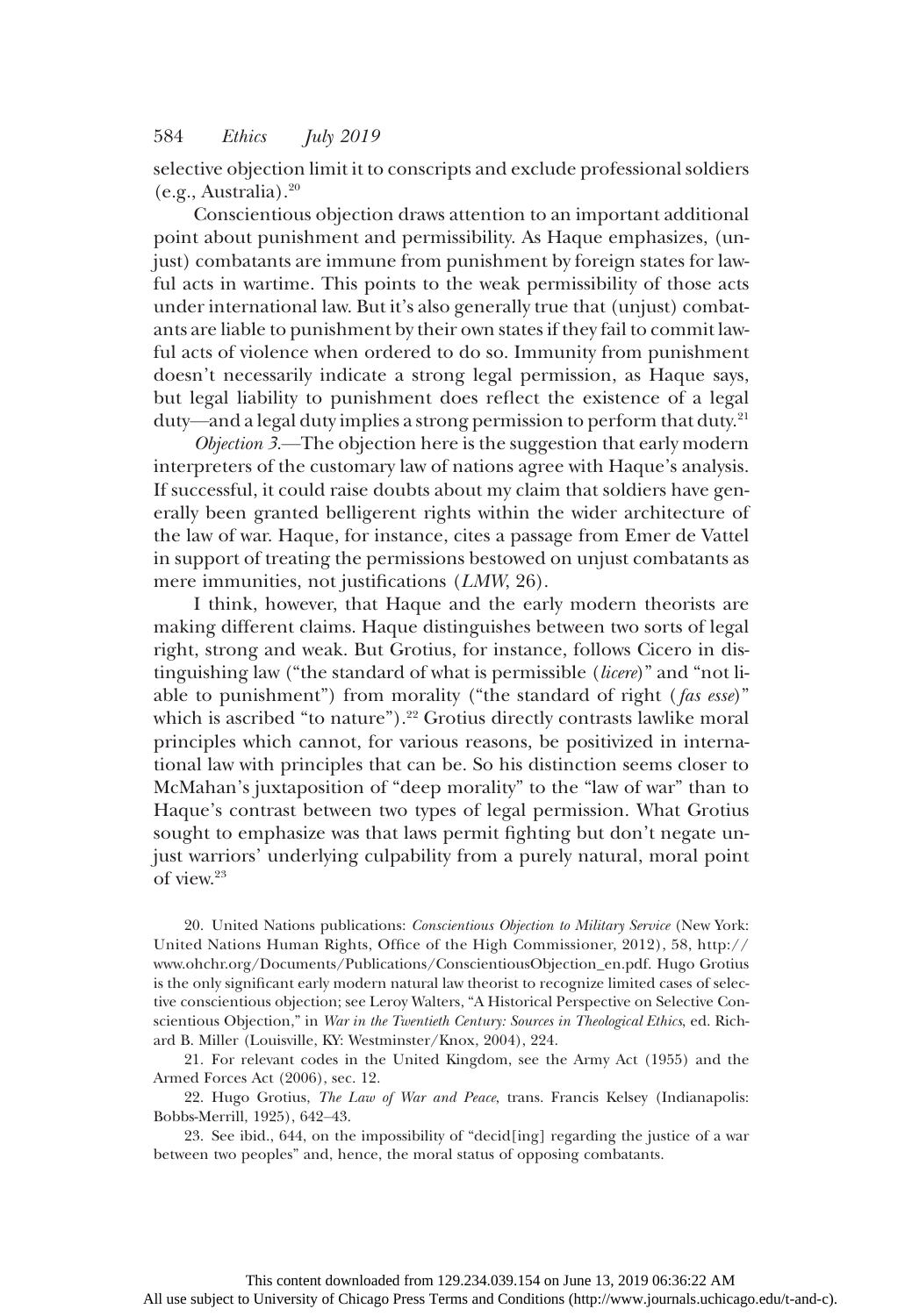#### Finlay *Justification and Legitimacy at War* 585

The passage that Haque cites from Vattel reflects a similar analysis of the relationship between the law of nature and the law of nations to Grotius's. The symmetrical permissions afforded to opponents fighting under the "voluntary law of nations" do not render the acts of an unjust side morally righteous: the legal permission "*does not, to him who takes up* arms in an unjust cause, give any real right that is capable of justifying his conduct and acquitting his conscience, but merely entitles him to the benefit of the external effects of the law, and to impunity among mankind."<sup>24</sup> As with Grotius, Vattel's point speaks to a distinction between natural morality and positive law rather than to Haque's distinction between two possibilities of construing positive law. But additionally, Vattel's point is directed not at combatants but at sovereigns. He continues, two sentences later, "The sovereign, therefore, whose arms are not sanctioned by justice, is not the less unjust, or less guilty of violating the sacred law of nature, although that law itself (with a view to avoid aggravating the evils of human society by an attempt to prevent them) requires that he be allowed to enjoy the same external rights as justly belong to his enemy."<sup>25</sup> By contrast, the effects of natural and voluntary law on combatants in unjust wars are quite different owing to their political obligations and the legally binding duty of subjects enlisted for military service. "No person," Vattel writes, "is naturally exempt from taking up arms in defence of the state, the obligation of every member of society being the same. Those alone are exempted, who are incapable of carrying arms, or supporting the fatigues of war."<sup>26</sup> He rejects vehemently the right claimed by ecclesiastics to exemption from military service.<sup>27</sup> Once enlisted—whether voluntarily or by conscription—the soldier"is to take an oath to serve faithfully, and not desert the service. This is no more than what they are already obliged to ... as subjects."<sup>28</sup>

Most importantly, Vattel rejects selective conscientious objection too. Once war is declared, neither the private citizen facing conscription nor the serving soldier can refuse to fight, regardless of their opinions:

On all occasions susceptible of doubt, the whole nation, the individuals, and especially the military, are to submit their judgement to those who hold the reins of government, - to the sovereign: this they are bound to do, by the essential principles of political society and of government. What would be the consequence, if, at every step of the sovereign, the subjects were at liberty to weigh the justice of his

<sup>24.</sup> Emer de Vattel, The Law of Nations, ed. Béla Kaposy and Richard Whatmore (Indianapolis: Liberty Fund, 2008), 592; LMW, 26.

<sup>25.</sup> Vattel, Law of Nations, 592.

<sup>26.</sup> Ibid., 472–74.

<sup>27.</sup> Ibid., 474–75.

<sup>28.</sup> Ibid., 479.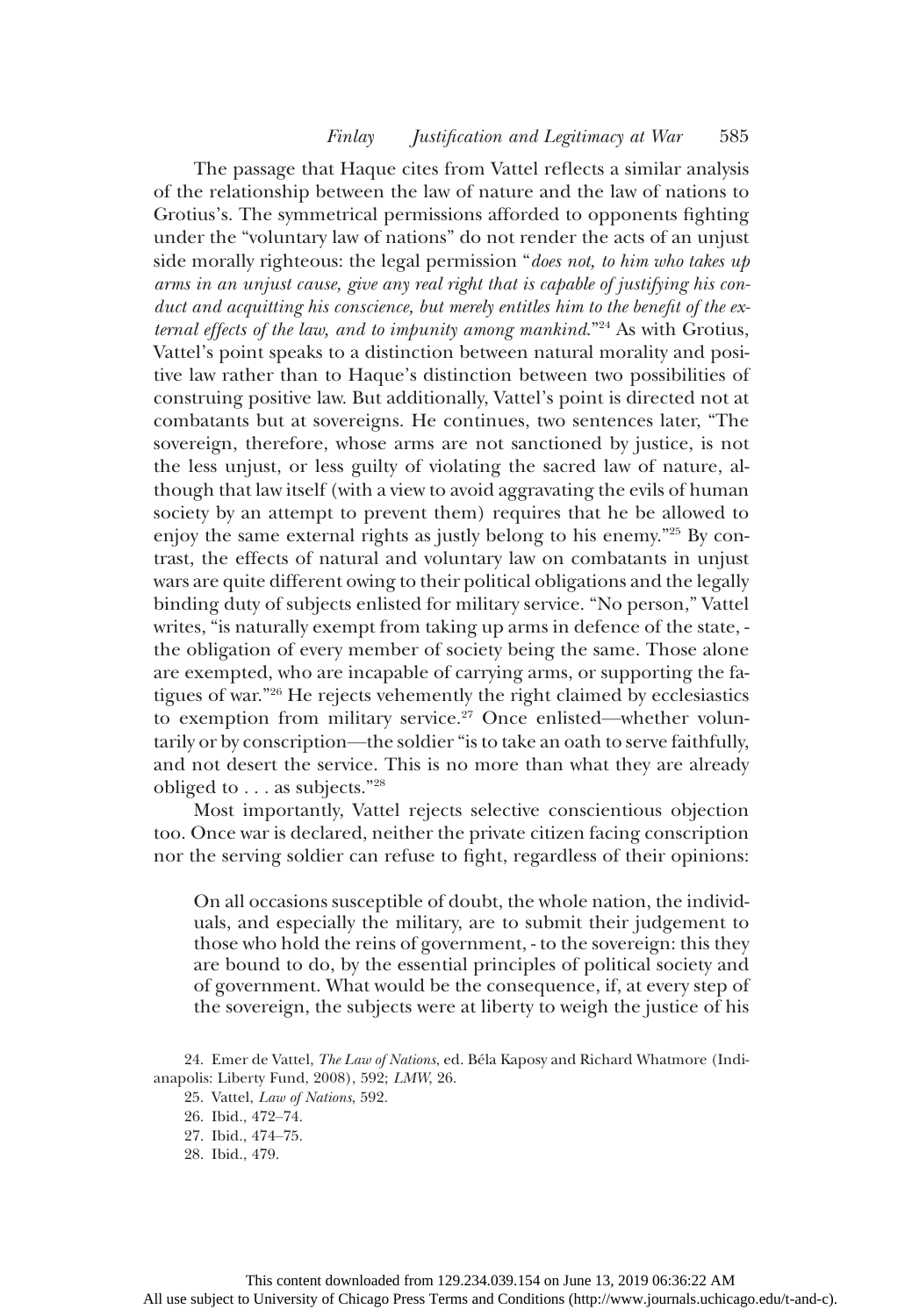reasons, and refuse to march to a war which might to them appear unjust? It often happens that prudence will not permit a sovereign to disclose all his reasons. It is the duty of subjects to suppose them just and wise, until clear and absolute evidence tells them the contrary.

Such conclusive proof, Vattel thinks, is "nearly impossible" even *post* bellum. But even if it was discovered, combatants are "innocent" of wrongdoing and the crime is wholly the sovereign's. The only duty arising for combatants is to return anything they had acquired personally during the war.<sup>29</sup>

Vattel's analysis of the "voluntary law of nations" therefore supports the claim that combatants enjoy not only immunity but also a positive privilege to fight grounded in national sovereignty and law even in unjust wars.

Objection 4.—Couldn't unjust warriors have conflicting obligations between a national-law duty to fight and a duty under the internationallaw *jus ad bellum* to object? And, if so, wouldn't the latter trump the former?

One way to resolve an ostensible conflict could be for the service conception of legitimate authority to adjudicate between them. Soldiers should obey the state when deferring to its authority appears to be the most reliable way to satisfy their basic duties. But if the state appears unreliable, they should object. Haque writes, for instance, that "soldiers should not defer to their superiors if ordered to commit acts that are clearly immoral, or if important new information or circumstances arise that their superiors did not anticipate, or if they know that their superiors issued their orders arbitrarily or in bad faith" (LMW, 54). If Haque's comment refers only to orders concerning conduct in bello, then it seems right. It is consistent with the service approach to the LOAC: if the law has authority in the relevant sense, then the point is that soldiers shouldn't second-guess its applicability to particular cases. But if he meant this comment to encompass the compatibility between state orders (general or particular) and the *jus ad bellum*, then things are more complicated.

From the perspective of just war theory, certainly, revisionists would agree that soldiers doubtful about a war ought not to fight. But it is less clear that the law requires it. If such a legal duty exists, then it could be either national or international in source. It's highly doubtful that it could be national: it would be surprising to find many cases where domestic law obliged soldiers to resist orders by their own government to serve in unjust wars. But it is also doubtful that such an obligation exists

<sup>29.</sup> Ibid., 588. For arguments along similar lines to Vattel's, both earlier and later, see Christopher Finlay, "Bastards, Brothers, and Unjust Warriors: Ethics and Enmity in Just War Cinema," [Review of International Studies](https://www.journals.uchicago.edu/action/showLinks?doi=10.1086%2F702973&crossref=10.1017%2FS0260210516000255&citationId=p_n_44) 43 (2017): 73-94, 82-83.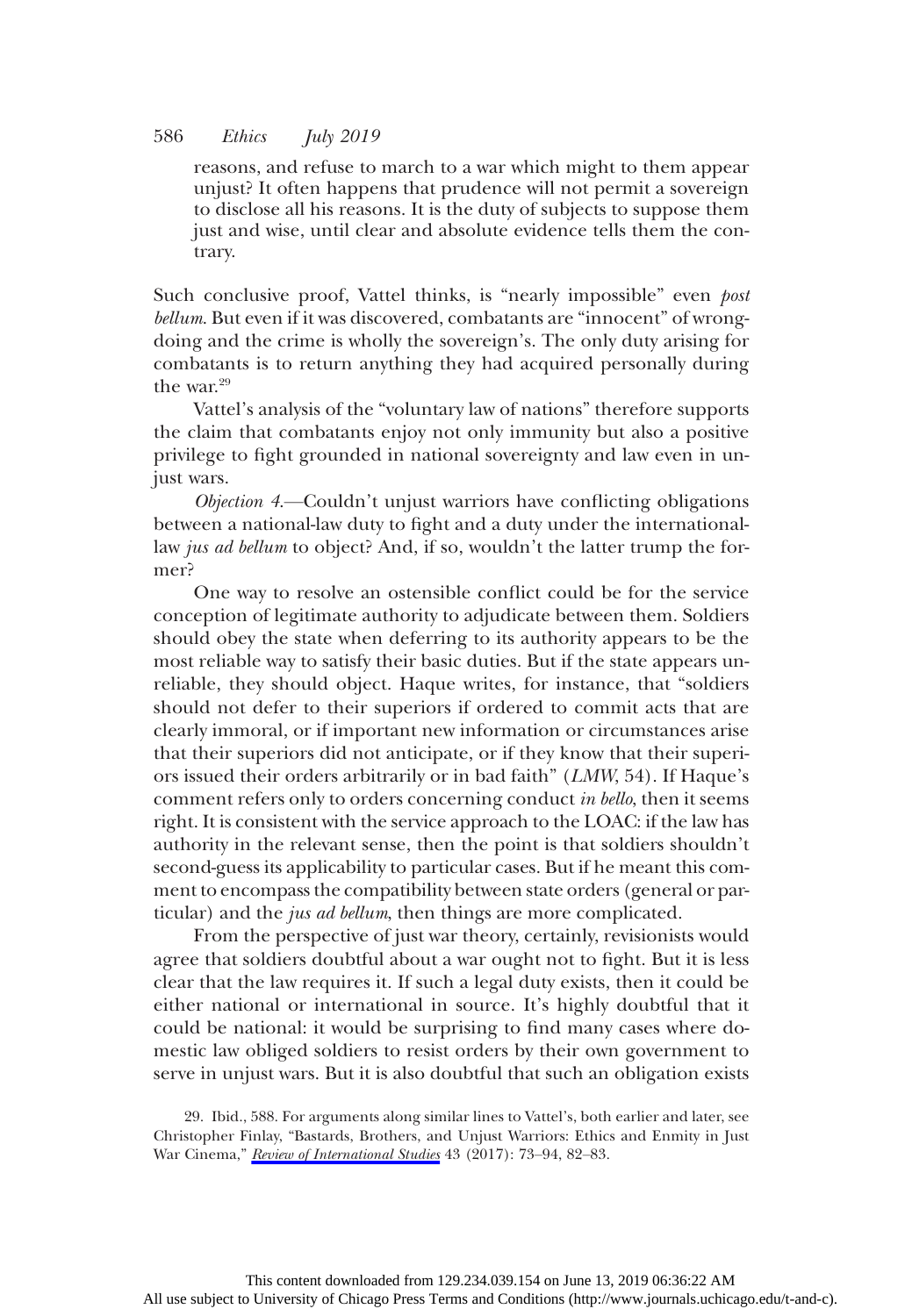in international law. There is nothing in the LOAC to suggest that soldiers are obliged to refuse to fight in what they believe to be unjust wars, provided that they are not ordered to employ unlawful methods. And the legal chief source of jus ad bellum, the UN Charter, is addressed to states, not individuals.

National law and international law therefore seem to be partly aligned and yet partly in tension. They are aligned insofar as national law renders combat by soldiers strongly permissible legally once they have enlisted and received orders. This fills out the permissive lacuna in the LOAC, complementing its prohibitive clauses. But they are in tension insofar as the legal permission (duty) that the state can impose on soldiers is at odds with its duty under the UN Charter not to prosecute nondefensive wars. And yet, in spite of violating moral duties by fighting in unjust wars (ad bellum), soldiers have no legal obligation to refuse. The law provides no direct guidance in such cases, and so soldiers wishing to avoid committing such serious wrongs must fall back on the resources of moral argument stemming directly from just war theory.

\*\*\*

Haque writes that the LOAC "is prohibitive, not permissive, and applies alongside other applicable moral and legal norms" (LMW, 55). The most important are IHR laws and, presumably, the moral and legal jus ad bellum. However, the authority of the state as a source of law is an important part of the picture too. And since this authority predated the LOAC historically, it is unsurprising that the devisers of international law have seen no reason to add anything specifically to permit soldiers to fight. The necessary permissions have existed for much longer than the LOAC has. There is something to be said, therefore, for differentiating between the international LOAC as such and the law of war more widely: the latter consists of both international law and the customs and laws of war at the level of the state.30 So McMahan's dichotomy between the morality and the law of war still captures the right normative contrast.

With regard to tensions between deep morality and law, Seth Lazar has argued that a positive permission to fight is unnecessary for the purposes of the humanitarian view on combatant equality: only immunity is needed to incentivize restraint by unjust warriors.<sup>31</sup> I agree. But on the basis of the argument of this section, I disagree with Haque's reply that no legal amendment is needed to achieve this position (LMW, 25). Eliminating the permission to fight would require international law to remove the state's power to place soldiers under a legal obligation to fight.

30. The US Department of Defense Law of War Manual, 8, para. 1.3.1.2, defines "law of war" (and LOAC) as wider in sense than IHL. On my suggestion, "law of war" has a wider sense even than LOAC/IHL.

31. See Seth Lazar, "The Morality and Law of War," in Routledge Companion to the Philosophy of Law, ed. Andrei Marmor (London: Routledge, 2012), 376.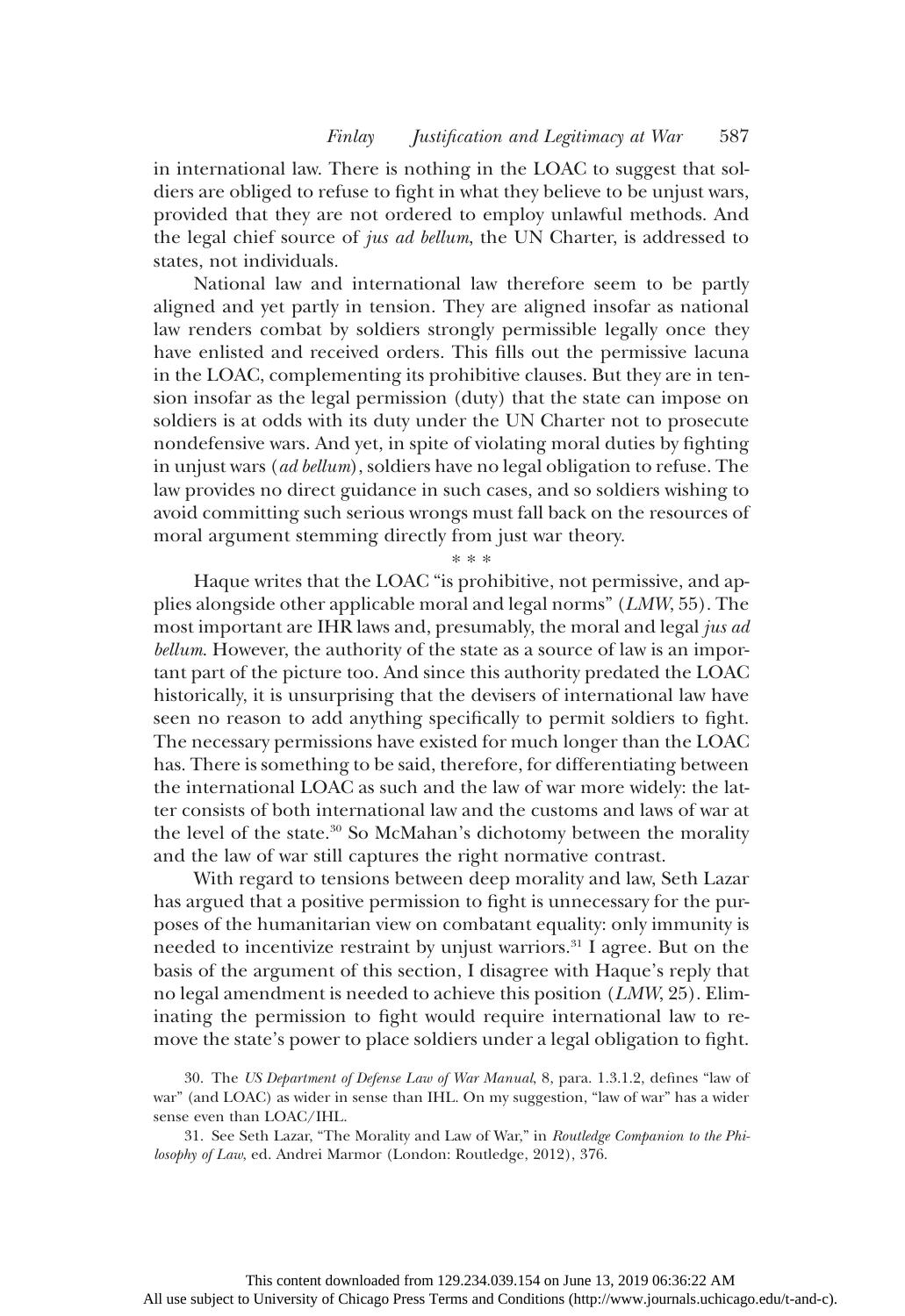On my interpretation, without such an innovation, the tension between morality and law is even greater than revisionist philosophers suggest: the soldier is generally caught between two opposing duties (to obey and fight; not to fight) rather than between a permission (to fight) and a duty (not to fight).

## III. NONSTATE-ON-STATE WARS: KILLING WITHOUT A LICENSE

So states are permitted (i.e., not prohibited) under international law to recruit soldiers and organize armies. The importance of this feature of state authority in legitimizing regular soldiers is thrown into relief by cases where war is not morally justified. The state identifies them as"combatants" and exercises a Hohfeldian power to equip them with the normative incidents customarily identified with the role: privileges, liberties, claims, and (partly through international law) immunities.<sup>32</sup> This power is what renders their actions a form of "legitimate violence."<sup>33</sup>

In combination with the LOAC, state-derived legitimacy puts individual soldiers in a comparatively confident position as regards normative guidance in their relations with enemies. But what about those fighting for nonstate forces? Wars involving nonstate parties have become increasingly frequent. In fact, as Sandesh Sivakumaran remarks, "The vast majority of armed conflicts that are fought today are not of an international character."<sup>34</sup> In principle, this statement should exclude civil wars between nonstate sides and imperial colonists, alien occupiers, or racist regimes, which are defined as "international" under Additional Protocol 1 (1977), article 1(4). But, as Sivakumaran says, "not a single state has acknowledged, nor will they acknowledge, being involved in a war of national liberation since that would be tantamount to accepting that they were colonial powers, alien occupiers, or racist regimes."<sup>35</sup>

International status is therefore likely to be contested, and nonstate forces of all kinds can expect to be regarded, at best, as participants in noninternational armed conflict and, at worst, as "terrorist" criminals.

32. Soldiers are immune from prosecution in their home state, too, for lawful warfare. As Haque argues, this isn't the result of the LOAC. Presumably it is therefore a matter of national law.

33. Max Weber, The Vocation Lectures, trans. Rodney Livingstone, ed. David Owen and Tracy B. Strong (Indianapolis: Hackett, 2004), 33.

34. Sandesh Sivakumaran, The Law of Non-international Armed Conflict (Oxford: Oxford University Press, 2012), 1; Pablo Kalmanovitz, "Sovereignty, Pluralism, and Regular War: Wolff and Vattel's Enlightenment Critique of Just War," [Political Theory](https://www.journals.uchicago.edu/action/showLinks?doi=10.1086%2F702973&crossref=10.1177%2F0090591716688047&citationId=p_n_50) 46 (2018): 218– 41, 233.

35. Sivakumaran, Law of Non-international Armed Conflict, 220; Noelle Higgins, "The Regulation of Armed Non-state Actors: Promoting the Application of the Laws of War to Conflicts Involving National Liberation Movements," Human Rights Brief 17 (2009): 12– 18, 16.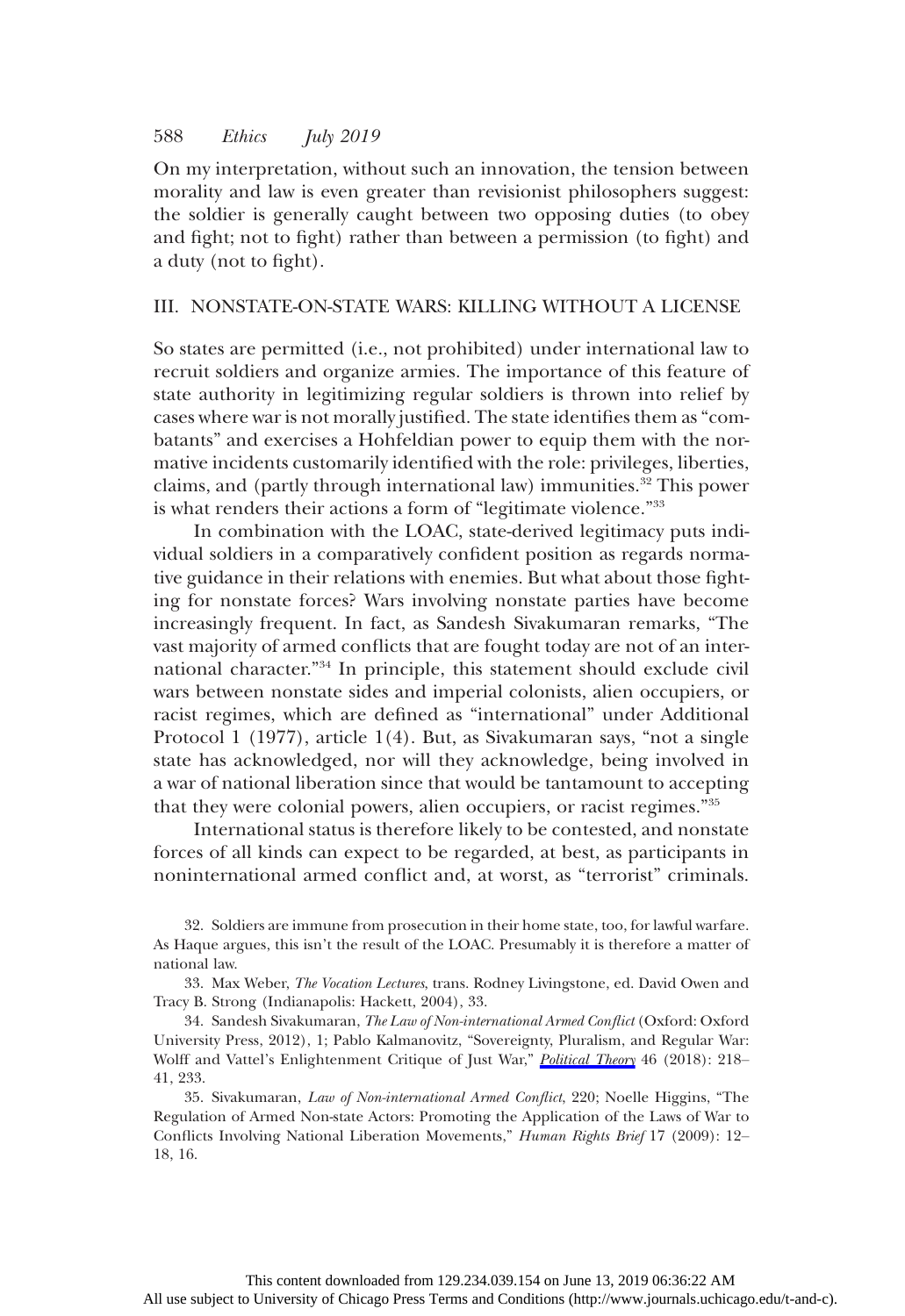#### Finlay *Justification and Legitimacy at War* 589

Similar problems are therefore likely to arise for nonstate forces (henceforth "rebels") fighting against state soldiers in all such cases. They face at least two difficulties. First, even if they have a strong moral justification for fighting from a just war perspective, they cannot rely on the legal protections and permissions that the law of war grants regular combatants. Even in the best case, whereas international law grants at least weak permissions and protections to soldiers serving in unjust wars on behalf of states, it grants no such immunities to rebels in noninternational armed conflicts  $(LMW, 6 n. 5, 26 n. 27$ ; see also 7). The lack of both  $(1)$  the (weak) permission granted in the LOAC and (2) a strong permission (duty) issuing from a state leaves rebels with an unmodified prohibition in national law, at home and abroad, against all killing. They can therefore be prosecuted by their own state or by others even for morally justified, discriminate acts of war.

For the rebel, therefore, far from distinguishing clearly between permissible and impermissible actions, the law of war presents only a field of prohibitions. It might be replied that the LOAC still gives general guidance insofar as rebels might choose to commit only those actions that would be permissible for state soldiers. But even this sort of indirect effect is vitiated by a second difficulty, which is that, before reaching to the LOAC for guidance, the rebel first needs a judgment about the political context in which she operates. For state forces, the legal condition of war ( just or unjust) begins as soon as a state declares it, and so do the permissions it entails. But the rebel has no state to rely on to exercise this power. She must therefore call on other sources of guidance to determine whether she is operating in conditions that morally justify claiming those permissions. Her jural relations with opposing soldiers depend on the answer to one ostensibly simple question: is she engaged in a ( just) "war"? If she belongs to a side that satisfies conditions necessary to justify morally the range of actions permitted by the LOAC to regular soldiers, then she can claim the bundle of normative incidents identified with "combatant" status; if not, then she can't.

Let's test this: imagine it is Syria in March 2011, and peaceful protests face violence from state forces. While many flee, some stand their ground and engage the soldiers. Peaceful resistance becomes incipient armed rebellion with fighters initially operating on their own initiative or in small, relatively uncoordinated groups. Someone joining the fight accepts Haque's advice to do only those things not prohibited by the LOAC. Will this provide her with sufficient guidance to give the law legitimate authority over her actions?

I will suggest in Section IV that even the prohibitions of the LOAC may be hard to translate for these purposes. But let's assume for the sake of argument that they are clear. This would still leave the rebel wondering what she is permitted to do. If she is engaged in an "armed conflict"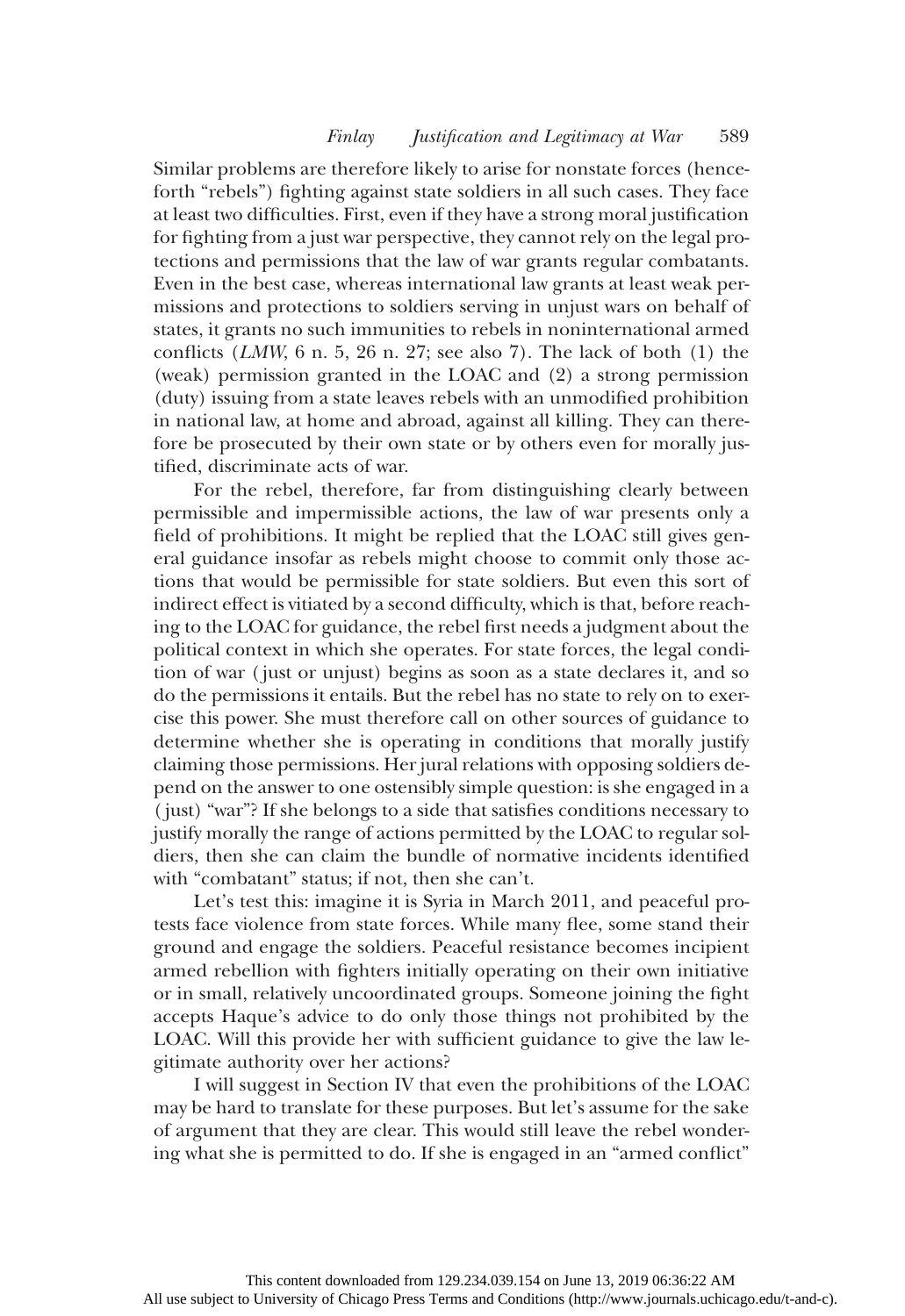or "war" in one sense or another, then she might interpret the law's guidance on things like proportionality and distinction as implicitly permissive, just as a regular combatant might. So she might do a variety of things that would exceed the right of self- and other-defense as it is commonly framed in peacetime domestic, criminal law. She wouldn't await attack before attacking but could rather designate the members of opposing forces "enemy combatants" and seek them out for military engagement regardless of whether they pose an immediate threat to anyone. In doing so, she could sometimes proceed even if civilians are likely to be harmed, provided that harms aren't disproportionate to her "military" objective, and so on. But in what circumstances—at what point in the development of de facto fighting from uncoordinated skirmishes to fully fledged rebellion—may she assume that these actions are permissible?

Outside a state of war, violence is often thought to be justified against only imminent or ongoing attack. But exceptions are possible that suggest that the imminence condition is more of a rule of thumb than an essential precondition.<sup>36</sup> It commonly serves as such because cases satisfying the imminence condition are also likely to satisfy deeper conditions for justified defensive killing. According to a leading family of accounts, defensive killing can be justified in two ways, one based on liability, the other as a lesser evil. In cases of the first kind, killing is justified if, first, the target is responsible for the threat defended against in a way that renders them liable to be killed and, second, killing is instrumental in degrading or defeating it.37 In cases of lesser evil justification, the target conceivably might not be liable to any harm, or might be liable to a degree of harm less serious than killing. Either way, killing could be justified only if it was necessary as a lesser evil than not resisting the threat it helps defeat. Where the target is liable to some lesser quantity of harm, then the harm it is necessary to inflict defensively in excess of that quantity must be a lesser evil compared with the evil defended against.<sup>38</sup>

If these are the underlying conditions for justified defensive killing, then individuals acting in an uncoordinated way against enemy forces organized on a national scale are likely to have problems justifying some kinds of offensive force that the LOAC permits to their opponents. There are at least three potentially problematic types of cases. The first is where enemy combatants are not currently threatening anyone but might do so

<sup>36.</sup> Rodin, War and Self-Defense, 41, interprets the imminence condition as internal to the right of self-defense. For hypothetical exceptions, see Jeff McMahan, "War as Self-Defence," *[Ethics and International Affairs](https://www.journals.uchicago.edu/action/showLinks?doi=10.1086%2F702973&crossref=10.1111%2Fj.1747-7093.2004.tb00453.x&citationId=p_n_54)* 18 (2004): 75-80, 76.

<sup>37.</sup> See, e.g., Jeff McMahan, Killing in War (Oxford: Clarendon, 2009); and Frowe, Defensive Killing. McMahan sees instrumentality as internal to liability (Killing in War, 8).

<sup>38.</sup> Jeff McMahan, "What Rights May Be Defended by Means of War?," in *[The Morality](https://www.journals.uchicago.edu/action/showLinks?doi=10.1086%2F702973&crossref=10.1093%2Facprof%3Aoso%2F9780199682836.003.0006&citationId=p_n_57)* of Defensive War, ed. Cé[cile Fabre and Seth Lazar](https://www.journals.uchicago.edu/action/showLinks?doi=10.1086%2F702973&crossref=10.1093%2Facprof%3Aoso%2F9780199682836.003.0006&citationId=p_n_57) (Oxford: Oxford University Press, 2014), 133–35.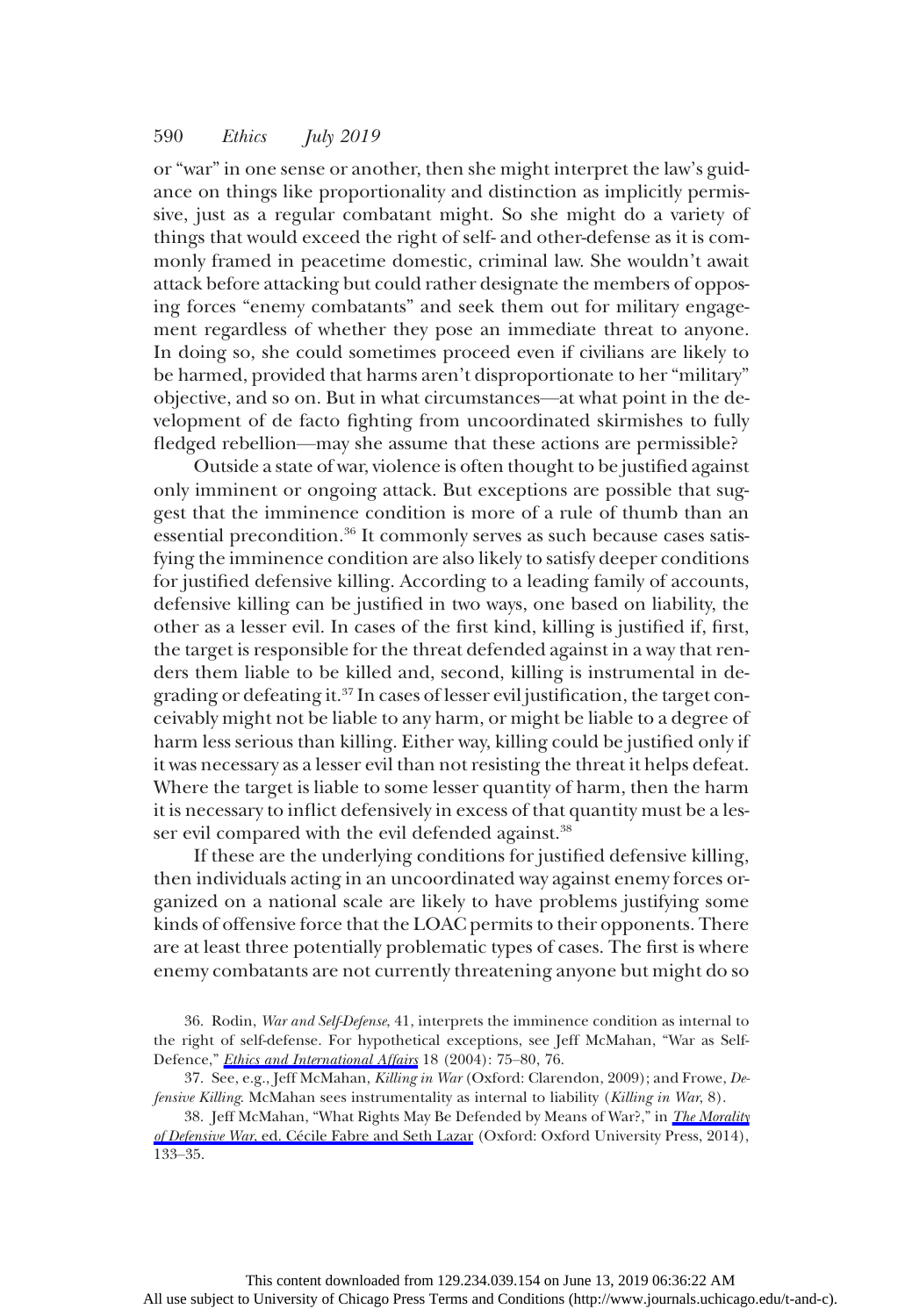#### Finlay Justification and Legitimacy at War 591

in the future. A second type occurs where many individual combatants contribute to a large-scale, collectively organized threat in ways that are relatively small or indirect and which are hard to evaluate, both for the agents themselves and for others observing them. As Victor Tadros writes, "Combatants in the same unit as the combatants who directly pose threats support their missions with navigational and tactical advice, they encourage combatants to pose these threats, they help to load weapons and identify targets, and so on. Combatants beyond the unit also contribute—without them the war would not have occurred, they secure the territory from which further advances can be made, they divert threats away from the unit, they provide intelligence, they provide a disciplinary hierarchy which makes the war machine more effective, and so on."<sup>39</sup> A third type is that of overdetermination, where each combatant is likely to be replaced swiftly by another held in reserve if eliminated. These cases all fall within the range of legitimate targets defined by the LOAC, so state forces may regard them as unproblematic. But the factors defining them can affect the ability of rebels to justify attack.

In the absence of a strong legal permission backed by state authority, the rebel only has moral argument to rely on to justify attacking these types of targets. But it is doubtful that targets in the first type of case can be regarded as liable to harm based on moral responsibility for a wrongful threat since they currently pose none. If rebels attack, it will be because of what their uniforms indicate they might do rather than for anything they are actively doing. In the second and third cases, individual moral liability to defensive killing may be hard for rebels to judge, and the relatively marginal or indirect ways in which some individuals are linked to coordinated threats might also entail lower degrees of moral responsibility and, hence, liability. This is likely to mean that permissions to kill frequently lean more heavily on a combined justification, taking account of both liability and lesser evil. So, for instance, in the second case, some targets might not be individually liable to suffer harms as severe as being killed, but killing them as a necessary part of a strategy for defeating their side as a whole might nevertheless be less bad than letting their side kill other, entirely innocent people.<sup>40</sup> In the third case, overdetermination might not necessarily diminish individual liability, but just like in cases of the second kind, the ability to justify killing one person depends on the ability to kill (and to justify killing) a much larger number of individuals. This is because eliminating only one or a small number of participants will typically do little or nothing to degrade

<sup>39.</sup> Victor Tadros, "Causal Contributions and Liability," [Ethics](https://www.journals.uchicago.edu/action/showLinks?doi=10.1086%2F702973&system=10.1086%2F694275&citationId=p_n_58) 128 (2018): 402–31, 402–3.

<sup>40.</sup> See Saba Bazargan, "Killing Minimally Responsible Threats," [Ethics](https://www.journals.uchicago.edu/action/showLinks?doi=10.1086%2F702973&system=10.1086%2F677023&citationId=p_n_59) 125 (2014): 114–36.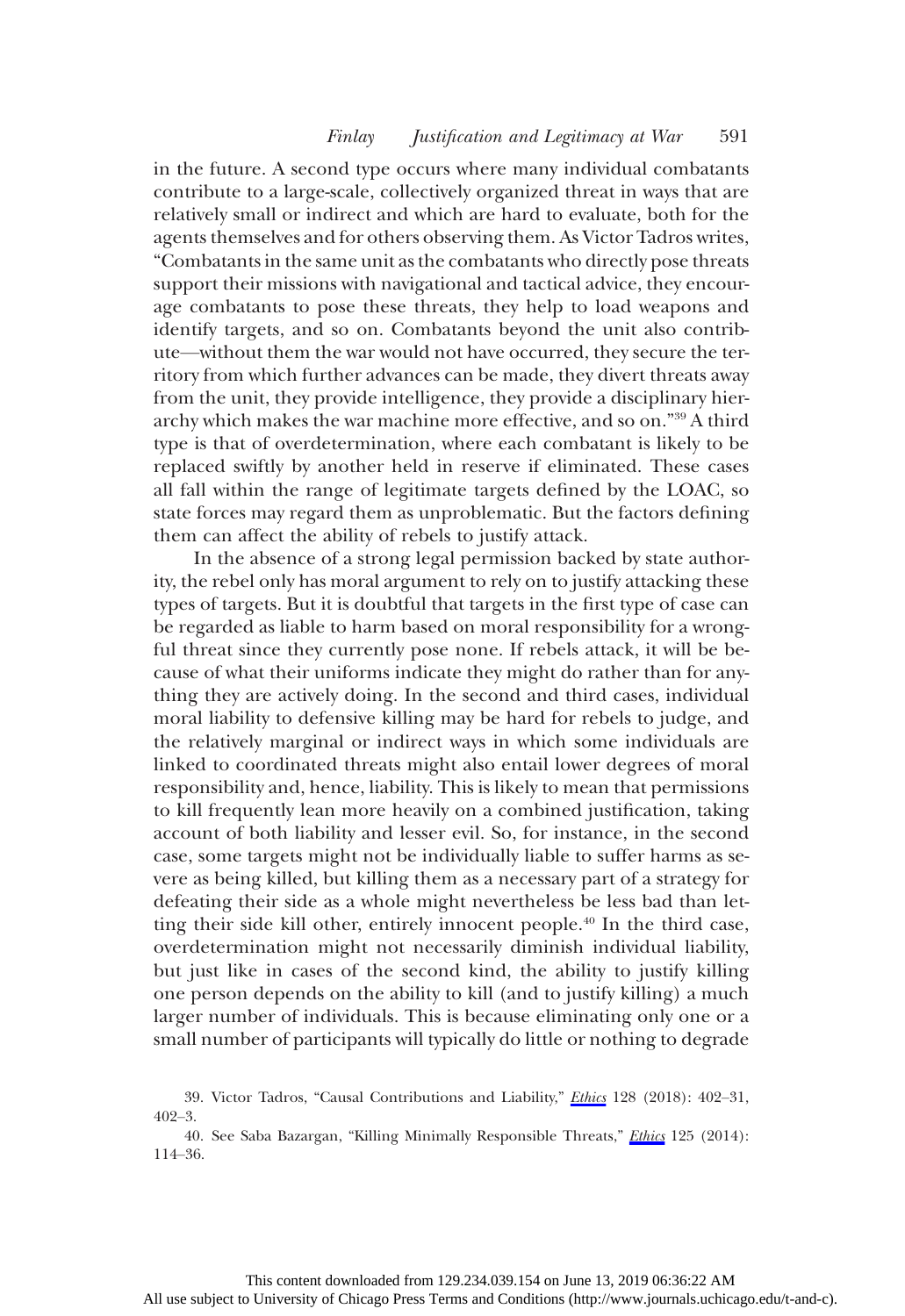the threat they contribute to. Defeating the threat requires eliminating a large number. Killing will therefore be instrumental in defeating it only if it is part of a larger-scale, coordinated strategy. $41$ 

A rebel knowingly acting in concert with large numbers of fellow fighters, all coordinated strategically by leaders capable of directing them, might therefore be able to justify a wider range of attacks approximating to those permitted by the LOAC to state forces. But if she lacks grounds for believing that her fighting contributes to a wider war in this sense, just as our Syrian rebel might early in the revolt, she will be limited to fighting within a somewhat narrower range of possible cases. Rather than simply following the contours of the laws of war, she is bound to rely more directly on sublegal moral intuitions, principles, and judgments for guidance and adopt a more restrictive approach to violence.

So, the LOAC might guide nonstate actors if we agree that it applies permissively as well as prohibitively. But it provides that service only under certain objective conditions, and it is necessary to judge whether they obtain before claiming for rebels the permissions that the law grants to state combatants. Judgments are likely to be contested. As David Armitage writes, when it comes to specifying the status of internal conflicts, "attempts at precision are as doomed as they are illusory for the simple reason that civil war is an essentially contested concept... . Being precise, in the sense of using clear definitions, turns out to be inescapably political. The elements of those definitions as much as their application are always matters for principled dispute. This seems to be especially true of civil war—an essentially contested concept about the elements of contestation."<sup>42</sup> Quite how—or indeed whether—this problem might be remedied through law is hard to see. But unless it can, the moral reasoning characteristic of just war theory will have an independent role to play, providing would-be combatants with guidance in making the moral and political judgments that logically precede a moral claim to belligerent status. The ability of rebels (and third parties judging them) to apply the LOAC in the service of morals is itself dependent on this prior analysis, because without it they have no basis on which to claim that its permissions cover their actions.

### IV. IDENTIFYING LEGITIMATE TARGETS: STATE ON NONSTATE, NONSTATE ON STATE

So far, I have argued that combatants depend on normative sources additional to the LOAC itself in order to justify being guided by it. I now

42. David Armitage, Civil War: A History in Ideas (New Haven, CT: Yale University Press, 2017), 226.

<sup>41.</sup> See Tadros, "Causal Contributions," 422, 430.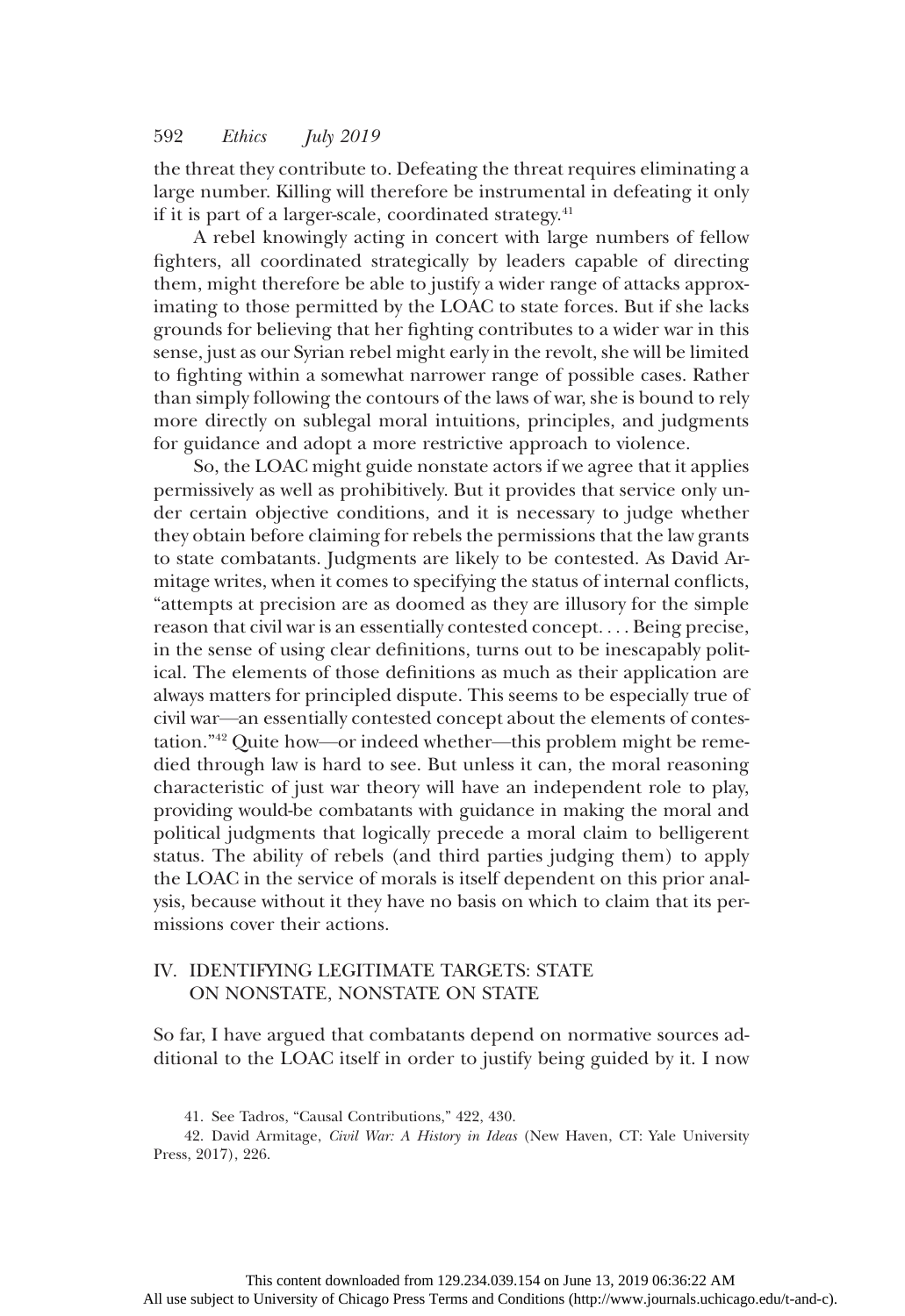want to argue that the content of the LOAC isn't always the best guide for combatants seeking to discharge their most important moral duties. There may sometimes be grounds to question its central prohibition.

The LOAC is built around a principle according to which enemy combatants are legitimate targets for intentional attack while noncombatants are immune. Haque's argument that combatants should always adhere to NCI is supported by a service view of law's legitimate authority: they should always prefer the law in cases where it conflicts with "their own moral judgement" provided that in doing so "combatants will better conform to the moral reasons that apply to them" (LMW, 45–46). These moral reasons have to do with avoiding intentional or disproportionate harm to those with the strongest moral claim to immunity: "The point of relying on IHL is to allow combatants to bypass individualized assessments of intrinsically morally relevant facts when the moral stakes are high but directly relevant evidence is weak... . Combatants should not trust the reasonableness of their beliefs regarding the moral liability of civilians, which are susceptible to distortion by non-rational factors. Combatants would better avoid killing morally protected civilians by following IHL than by following their own judgement" (LMW, 47). I argue (Secs. IV.A and IV.B) that this analysis depends on a false binary. Between following NCI and following one's own case-by-case judgments lies the further possibility of following a bespoke, context-specific rule under the guidance of authoritative leadership. In some cases, I maintain, this rule might help combatants conform better to moral reasons applying to them as regards targets. Moreover, as I argue in Section IV.C, it may also help them conform better to moral reasons arising from the ends of just war. If the former argument is true, the service view overestimates the risks of deviating from NCI. On the latter argument, it underestimates the risks of always adhering to it.

#### A. NCI and Alternative Rules

Three thoughts point toward probable exceptions to the legal principle of NCI. The first is that there is a more credible rival to following NCI than making individually focused, case-by-case judgments about moral liability.43 NCI serves its purposes if it permits opposing forces to target those whose elimination is likely to be effective in defeating a threat and who are likely to be morally responsible for it, while avoiding the epistemic risks of having to judge each individual case on its own particular

43. According to Jonathan Parry and Daniel Viehoff ("Instrumental Authority and Its Challenges: The Case of the Laws of War," in this issue), Haque's binary reflects a "narrow" instrumentalist approach to the LOAC's authority. They defend a "wide" account that would permit individuals to defer to a third source of guidance that offered better prospects than deferring to the LOAC. In this regard, their argument runs in parallel with mine, although the alternatives we consider differ.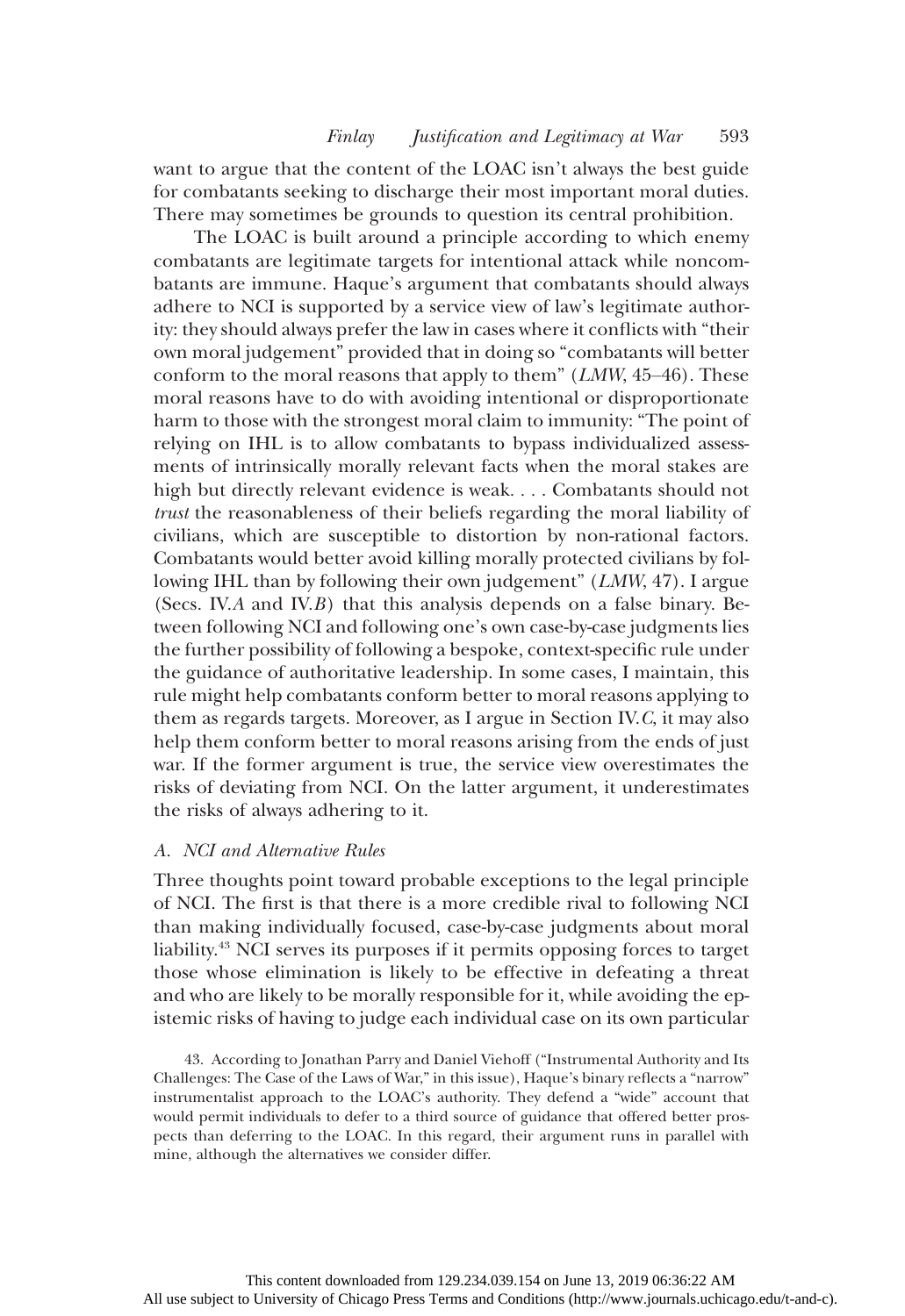merits. But it is surely possible that, in some cases, an alternative, bespoke rule could serve the same purposes by specifying a different category of legitimate targets based on the same deeper criteria. If the rule satisfied conditions of epistemic and substantive justification better than individuated judgments, then it might satisfy the service-based requirements that, according to Haque, favor NCI: to help soldiers conform "better ... to their moral obligations indirectly—by following the [alternative rule]—than directly—by attempting to apply deep moral principles under adverse conditions" (LMW, 135).

As a partial support for this idea, the second thought is that sometimes there are reasons to doubt that following NCI as the enemy defines it is justified. Just war theorists have spent relatively little time on the normative issues raised by the different ways in which belligerents specify the content of their own combatant and noncombatant categories. These include the question of how many combatants to recruit, by what means (e.g., voluntary or coercive), and how (far) to distance them physically and distinguish them visually from noncombatants.<sup>44</sup> There can be various problems with a belligerent's decisions. For one, they might violate principles of domestic justice. If combatants are known to have been duped and coerced, it diminishes (even if it doesn't wholly eliminate) the weight that the principle of combatant liability ought to be given.<sup>45</sup> Similarly, it is also likely that the weight given to NCI could be diminished by the knowledge that, at the same time, those with greatest agency in causing wrongful threats had manipulated it in order to claim protection. These considerations might not often negate the salience of NCI entirely, but they could contribute to the effect of other factors.

A second problem is when belligerents fail to signal the distinction clearly. Deploying nonuniformed guerrillas among civilians can pose this difficulty. A state might try to fight them discriminately by using functional criteria to interpret NCI—treating those performing combat functions as liable to attack—though it may be impossible to do so confidently.46 A third problem arises if the enemy belligerent hasn't, in fact, made a functional division. Combatant/noncombatant distinction relies on a division of labor creating two mutually exclusive categories, but sometimes combatant responsibilities are widely distributed, encompassing civilians. This is a feature, for instance, of cyber warfare and drone warfare: of the latter, Laura Dickinson writes, "Each twenty-four-hour combat air patrol of the US armed Predator and Reaper drones ... re-

44. Christopher Finlay, "Fairness and Liability in the Just War: Combatants, Non-combatants, and Lawful Irregulars," [Political Studies](https://www.journals.uchicago.edu/action/showLinks?doi=10.1086%2F702973&crossref=10.1111%2Fj.1467-9248.2012.00954.x&citationId=p_n_65) 61 (2013): 142-60.

45. See McMahan, Killing in War, sec. 4.1, on liability and the effects of ignorance and duress as excuses.

46. See Jens David Ohlin, "The Combatant's Privilege in Asymmetric and Covert Conflicts," Yale Journal of International Law 40 (2015): 337–93, 346.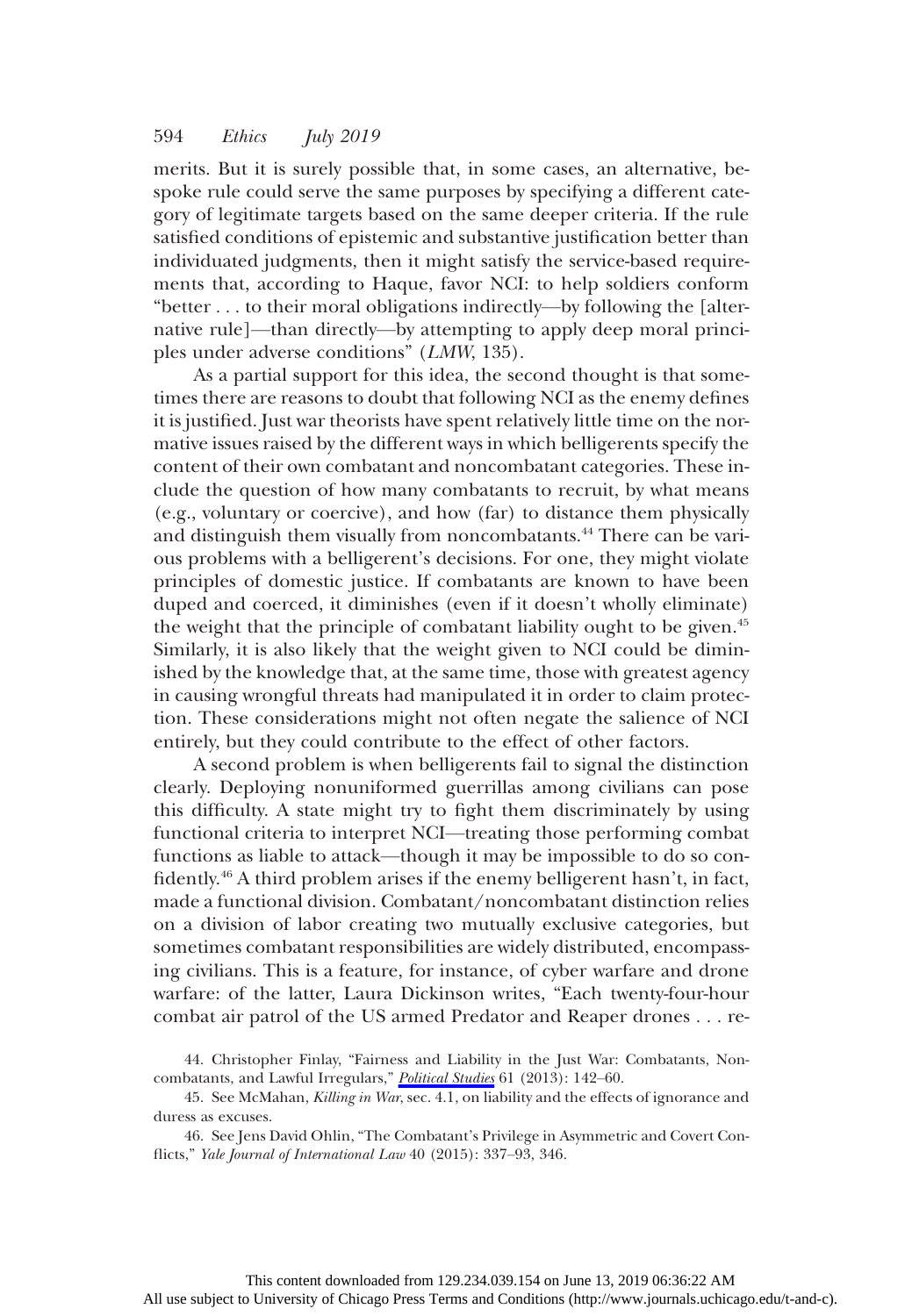quires at least 350 people, many of whom are contractors."<sup>47</sup> Or individuals might step in and out of the combatant role intermittently, for example, when drone operators living far from the theater of war "kill in the morning and enjoy dinner with their children later in the evening."<sup>48</sup>

A fourth way of rendering NCI problematic occurs when there is an ostensible distinction, but it is doubtful that it tracks underlying moral criteria of liability to attack, which point toward a different distinction. A belligerent might gerrymander NCI by identifying some military functions as "civilian" and claiming immunity for them. Nonstate groups might do so by distinguishing "political" and "military" wings. In Northern Ireland, for instance, Sinn Féin's claim to be a separate organization from the Provisional IRA was persistently challenged by claims that "political" figures like Martin McGuinness and Gerry Adams were paramilitary commanders.49 A state might do so by using civilian contractors to perform de facto military functions without redesignating them. In recent decades, states have increasingly outsourced functions previously carried out by armed forces to private contractors: in Afghanistan and Iraq, contractors employed by the United States sometimes exceeded the number of military personnel and at one point reached 260,000.50 In the absence of formal designation as "combatants," the question whether they are liable to attack under the LOAC depends on whether particular individuals are taking "direct part in hostilities." But precisely how to define participation legally is contested: some restrict it to direct acts of violence, but others think that the range encompasses activities like loading aircraft with bombs, "providing co-ordinates for an attack," "acting as guards or intelligence agents," "providing logistical support," and others.51 Alongside the growth in cyberwar, drones, and automated

47. Massimo Durante, "Violence, Just Cyber War, and Information," [Philosophy and](https://www.journals.uchicago.edu/action/showLinks?doi=10.1086%2F702973&crossref=10.1007%2Fs13347-014-0176-5&citationId=p_n_70) [Technology](https://www.journals.uchicago.edu/action/showLinks?doi=10.1086%2F702973&crossref=10.1007%2Fs13347-014-0176-5&citationId=p_n_70) 28 (2015): 369–85, 374; Laura Dickinson, "Drones, Automated Weapons, and Private Military Contractors," in [New Technologies for Human Rights Law and](https://www.journals.uchicago.edu/action/showLinks?doi=10.1086%2F702973&crossref=10.1017%2F9781316838952.005&citationId=p_n_71) Practice, ed. Molly K. Land and Jay D. Aronson (Cambridge: Cambridge University Press, 2018), 95, 100. On problems assigning responsibility for war crimes involving private parties, see Dickinson, "Drones," 117–22.

48. Aroop Mukharji, "Drone Operators: Soldiers or Civilians?," Atlantic, March 28, 2013, https://www.theatlantic.com/international/archive/2013/03/drone-operators-sol diers-or-civilians/274447/.

49. MI5 reports that Sinn Féin and the IRA remain subject to unified direction by the Provisional Army Council; "Paramilitary Groups in Northern Ireland," 4, https://assets .publishing.service.gov.uk/government/uploads/system/uploads/attachment\_data/file /469548/Paramilitary\_Groups\_in\_Northern\_Ireland\_-\_20\_Oct\_2015.pdf.

50. Dickinson, "Drones," 95. Haque suggests legitimate ways of assigning "service and support functions" that don't entail moral liability to attack to "civilian employees" (LMW, 88).

51. Louise Doswald-Beck, "Private Military Companies under International Humanitarian Law," in [From Mercenaries to Market: The Rise and Regulation of Private Military Companies](https://www.journals.uchicago.edu/action/showLinks?doi=10.1086%2F702973&crossref=10.1093%2Facprof%3Aoso%2F9780199228485.003.0008&citationId=p_n_77) (Oxford: Oxford University Press, 2007), 128.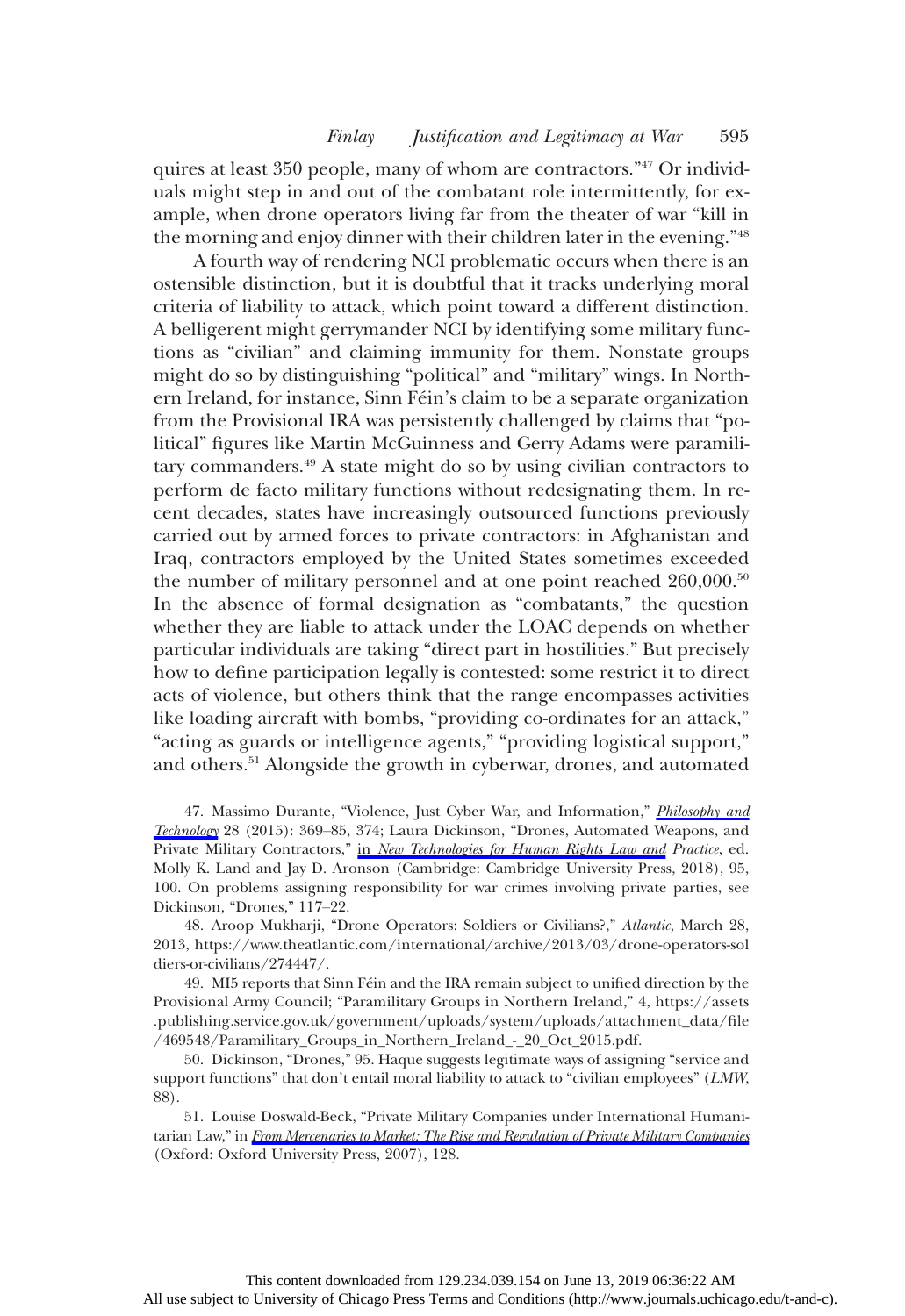weapons, the use of private contractors exacerbates moral and legal ambiguity surrounding responsibility and liability.<sup>52</sup> The opportunities for belligerents to organize their forces in such a way as to render fighting by the standards of the LOAC difficult for their enemies are therefore likely to increase.<sup>53</sup>

If these examples show how de facto combatants might be concealed by redesignation or by nontheater deployments, others point toward wider distributions of moral liability among civilians. Revisionists frequently highlight the contributions that civilians can make to injustices, including international aggression, arguing that even when different in kind from military contributions, they can have comparable moral significance.<sup>54</sup> An important change in both theory and practice that reinforces this possibility is the shift from viewing national defense as paradigmatic of just war to focusing increasingly on humanitarian defense of individuals from basic rights violations. Where just cause for war is defined by international aggression, it is plausible to think that combatants will be the chief perpetrators. But the kind of violence that justifies intervention frequently relies on more direct contributions from civilians.

Consider, for instance, the Rwandan genocide in 1994. Tutsis were killed by Hutu soldiers acting alongside civilian militias. But in addition, killers used census and travel data supplied by the government to locate victims. This establishes a clear causal contribution and, on the assumption that the officials who assisted knew or had reason to suspect what they were contributing to, moral complicity. Higher concentrations of killings in Rwanda compared with Darfur have been attributed specifically to this information supply.<sup>55</sup> Given these facts, it is surely conceivable that targeting some individuals from the relevant departments, along with town mayors, prefects, and others who helped coordinate the massacre, could have been morally discriminate. And because the scale of killing in Rwanda depended directly on their contributions, it is also conceivable that it could have affected outcomes.

Whether targeting individuals other than direct perpetrators of physical violence is necessary for success depends on, among other things, the nature of the military forces available. A UN task force might not need to resort to such measures. But, by contrast, rebels defending the victims from within the state might. Nonstate forces sometimes have

55. Donald Bloxham, "Organized Mass Murder: Structure, Participation, and Motiva-tion in Comparative Perspective," [Holocaust and Genocide Studies](https://www.journals.uchicago.edu/action/showLinks?doi=10.1086%2F702973&crossref=10.1093%2Fhgs%2Fdcn026&citationId=p_n_82) 22 (2008): 203-45, 223-24.

<sup>52.</sup> Dickinson, "Drones," 95, emphasizes the combined effects of these developments.

<sup>53.</sup> See Michael Gross, Moral Dilemmas of Modern War: Torture, Assassination, and Black-

mail in an Age of Asymmetric Conflict (New York: Cambridge University Press, 2010).

<sup>54.</sup> See, e.g., Frowe, Defensive Killing, chap. 6.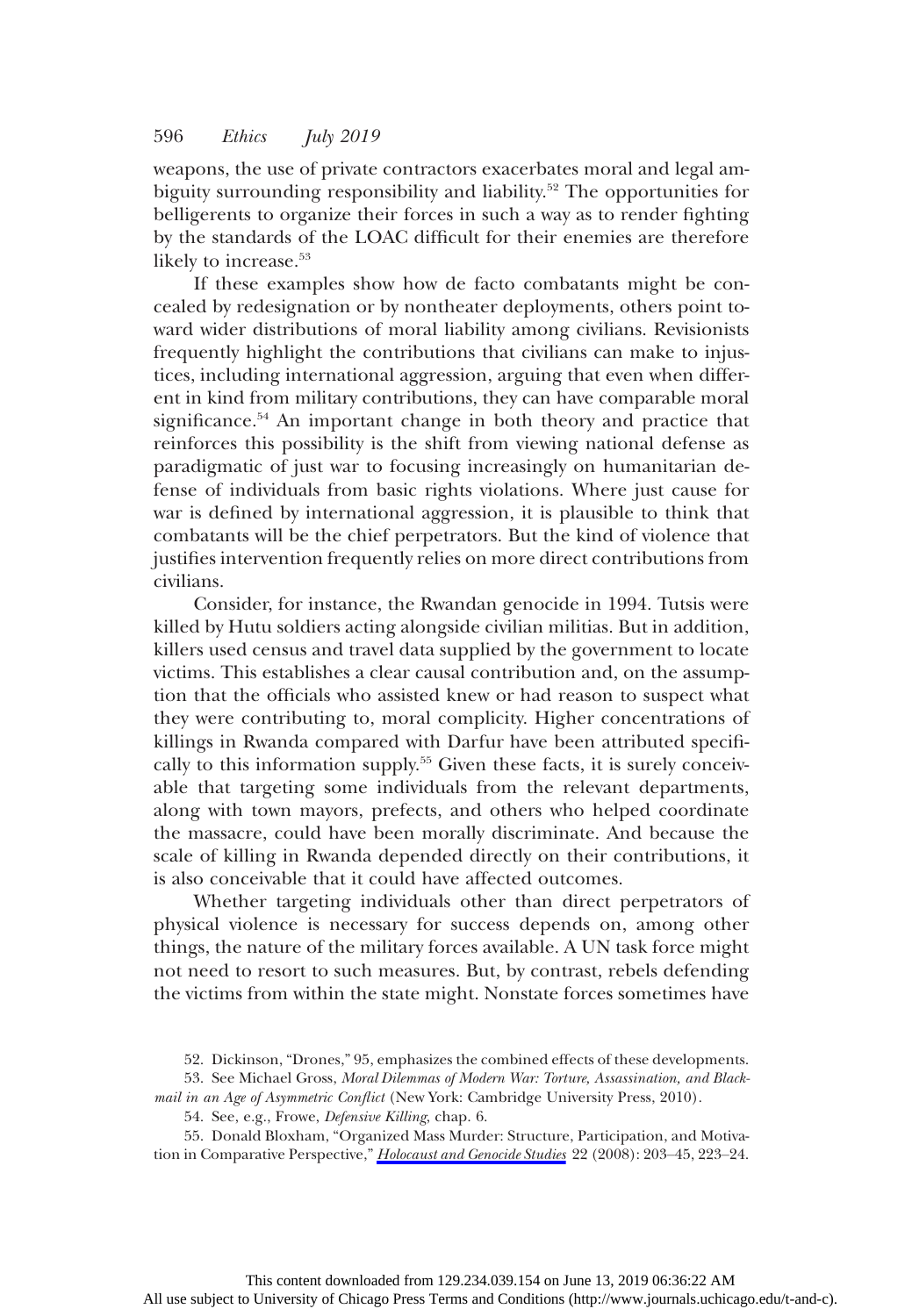to consider different strategic alternatives from those available to state forces when faced with regime violence.<sup>56</sup>

The paradigm case of this kind, of course, is that of German rule in Europe during World War II. In France, for instance, occupiers relied heavily on the French civil service, not only for routine management but also for repression and genocide. As Mark Mazower writes, "Bureaucrats [served] as instruments of repression, notably in round-ups of Jews and political opponents."<sup>57</sup> Just as in Rwanda, civilian participation was directly causal in determining scale. Without the collaboration of the French police, for instance, "targeted mass deportations were virtually impossible to achieve."<sup>58</sup> In light of this, it is unsurprising that armed resistance took aim not only at soldiers but also at judicial, administrative, and police targets. Olivier Wieviorka, for instance, recounts a series of assassinations in 1943 and 1944 encompassing directors in the German employment office, an SS General, a public prosecutor who had sought the death penalty against a resister, and a police superintendent.<sup>59</sup> This list clearly disregards NCI, strictly speaking, but in a context where wrongful violence was coordinated and executed by professional groups falling well outside the category of combatants, it doesn't necessarily appear unprincipled. Some of these actions might not have been morally justified. Nonetheless, each seems like a prima facie justifiable type of case.

A variety of factors might therefore diminish the weight that official designations of combatant and noncombatant should be given in deliberating about how to fight. In fact, if attacking targets engaged in the sorts of human rights–violating projects indicated above is necessary to mitigate their results, failing to do so might even be wrongful, as I'll argue in Section IV.C. The third thought, then, is that, in certain circumstances, it might be necessary for a belligerent resisting a large-scale threat to basic rights to devise a targeting rule that deviates from NCI and to instruct its combatants to follow it. The alternative principle of discrimination would specify categories of enemy citizen—some combatants, some not—that are liable to attack. They would be identified on the basis of belonging to professions, for instance, or government departments that contribute to the wrongful violence that just war seeks to defeat. To avoid the moral risks of individualized, ad hoc moral judgment, targeting should be coordinated by a rule carefully specified by the political and military leadership and justified as part of a coherent strategy

56. On pressure to do so, see Gross, Moral Dilemmas; and Fabre, Cosmopolitan War, chaps. 4 and 7.

57. Mark Mazower, Hitler's Empire: Nazi Rule in Occupied Europe (London: Penguin, 2009), 433–34.

58. Ibid., 438.

59. Olivier Wieviorka, The French Resistance, trans. Jane Marie Todd (Cambridge, MA: Belknap Press of Harvard University Press, 2016), 308.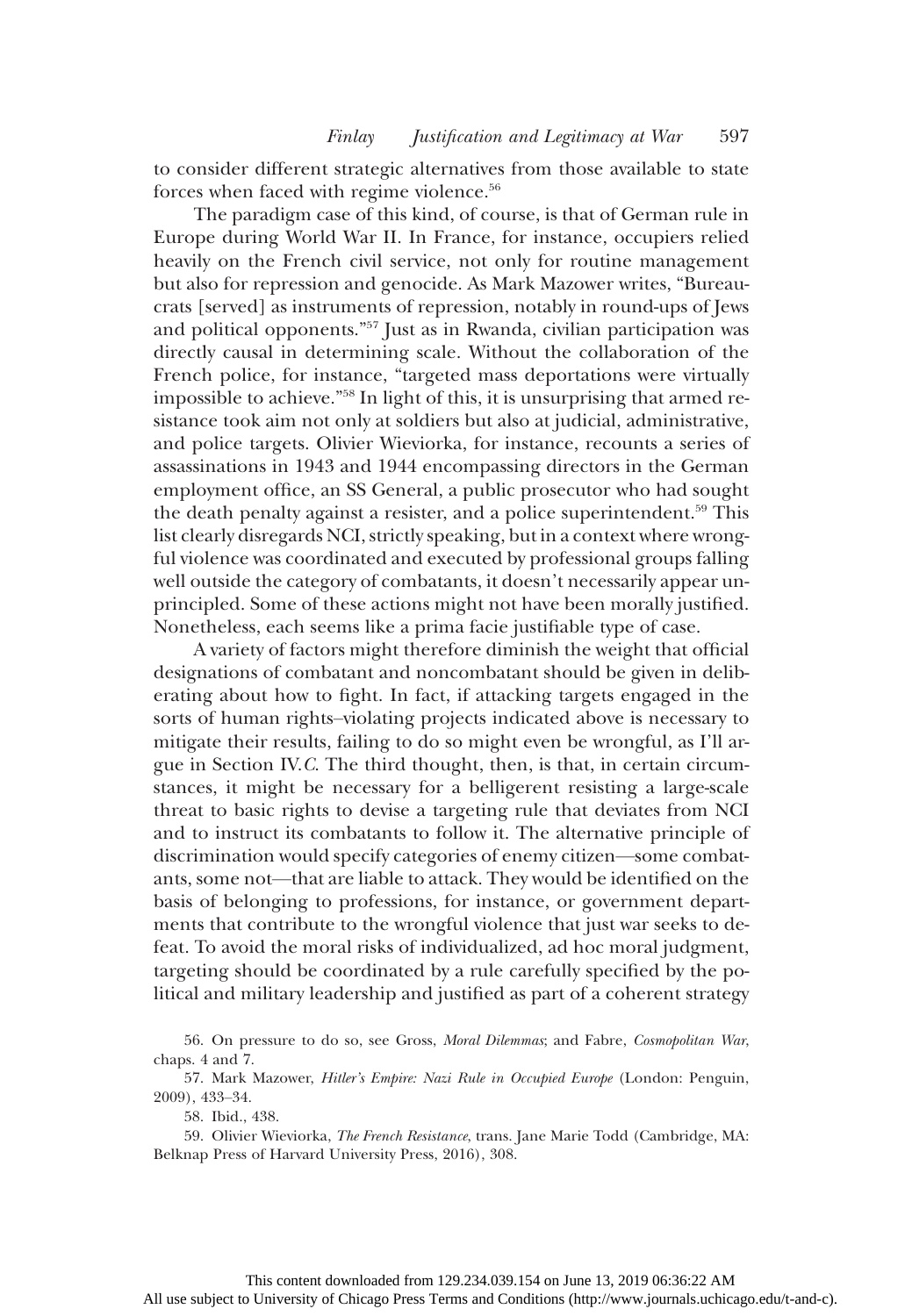for defeating the wrongful threats. Acts of resistance should be integrated "into an overall military strategy" that lends legitimacy and avoids "anarchical development," along lines that the Free French leadership sought to follow in World War II.<sup>60</sup>

#### B. Objections

Even when they follow NCI, combatants depend on their political and military leaders for guidance on whether to fight and how. Guidance includes rules of engagement specifying how the LOAC is to be applied in each particular conflict. The guidance offered by NCI is therefore already mediated rather than direct. So the thought that the leaders of a just war might offer guidance with reference to a bespoke rule doesn't take us so far from the practices legitimized by the law of war. In light of this, it seems less worrying than the idea of individuals judging targets alone, case by case. I'll offer a further argument in Section IV.C to support the claim that following a bespoke rule might, in fact, sometimes be less morally risky than adhering to NCI. But first, let's consider some further objections to the idea.

Objection 1.—It might be objected, first, that noncombatants never make nonsuperfluous contributions to military harms great enough to render them liable to attack: "only those *combatants*," Haque says, "who pursue *unjust war aims* by directly, indirectly, or jointly posing unjust threats are morally liable to defensive killing" (LMW, 90; emphasis added). But I think that this places too much emphasis on military harming. As Donald Bloxham writes of the historiography of genocide, "Our attention is commanded by the perpetrators who we feel best embody the overall perpetrator process—or ... we extrapolate from characteristics of the former to the latter."<sup>61</sup> A similar problem, I suspect, affects our thinking about liability. If the objective of just war is to defeat a human rights–violating regime, then it won't chiefly be directed toward military threats. Defense is also needed against what might be an extensive, complex institutional arrangement or organization dedicated to inflicting harms comparable to those of military violence but partly through nonmilitary agents.

Objection 2.—Second, even if some noncombatants are liable, it might be objected that if combatants deviate from NCI, then innocent people will frequently be targeted erroneously. But, by way of reply, even if some individuals are thus objectively wronged, the fact that harm arises from applying an alternative rule rigorously might mitigate the injustice.<sup>62</sup> Provided that the rule had legitimate authority of the sort Haque

62. On judging target status and probabilities, see LMW, chap. 6.

<sup>60.</sup> Ibid., 251.

<sup>61.</sup> Bloxham, "Organized Mass Murder," 204.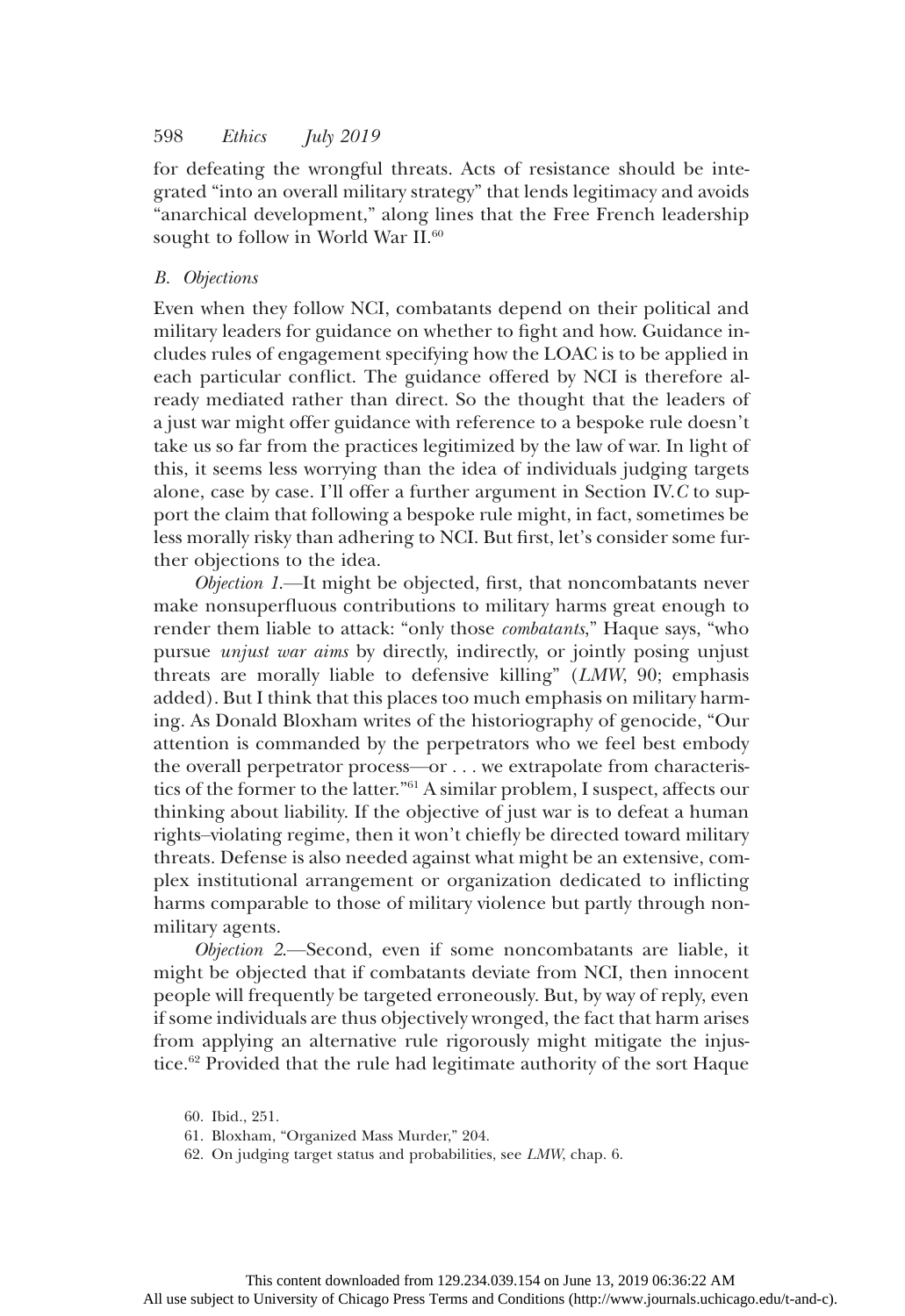#### Finlay Justification and Legitimacy at War 599

claims for NCI—offering combatants a better chance of responding to moral reasons that apply to them on the whole—then following it is justifiable as the best way of respecting persons. The approach I am suggesting is along the lines of what Walzer says about the "political code" that nineteenth-century revolutionaries followed in selecting targets for assassination. He maintains that it lacked the legitimacy of NCI but recognizes that following some rule—especially one that tracks putatively significant features of individuals' moral performance—is less bad (epistemically if not objectively) than following no rule.<sup>63</sup> My argument is that sometimes it might be objectively as well as epistemically less bad and even justifiable.

Objection 3.—A third objection might cite choice as a factor supporting strict adherence to NCI. If someone becomes a target for reasons they can do nothing about, then it is worse, ceteris paribus, than if they knowingly place themselves (or remain) in harm's way. Civilians might be thought to have less choice in the matter than combatants. One response to this objection is to insist that the implementation of targeting decisions be preceded by warnings. If members of a target category are informed about the likelihood of attack (and its justification), it has three morally significant effects. First, it can help dispel uncertainty in their minds about the significance of their contributions to wrongful violence. Second, it may encourage defection, degrading the threat. And third, it reduces the salience of choice as an objection by affording opportunities to reconsider.64

Objection 4.—Finally, a fourth objection is that following an alternative rule will precipitate a race to the bottom, undermining compliance with rules as such. While I think that this may be true in some cases, it's not likely to be true in all cases. It is probably best to comply with NCI if the enemy does too, even where some of the other conditions for considering an alternative are present. Otherwise, it could provoke indiscriminate war by the enemy and prove self-defeating. Resorting to warfare guided by a rule that deviates dramatically from NCI is therefore more likely to be justifiable in cases where enemies are already unrestrained, whether on the battlefield or in the perpetration of other crimes.

#### C. Not Killing Wrongfully and Other Moral Duties

I now want to argue that, in cases where following an alternative to NCI is justifiable, it is also likely to be a duty. There is therefore an even deeper indeterminacy regarding where the law applies: those seeking guidance must adjudicate between the demands of the law and those of just war theory.

<sup>63.</sup> Walzer, Just and Unjust Wars, 197–204.

<sup>64.</sup> Finlay, Terrorism, 224–25.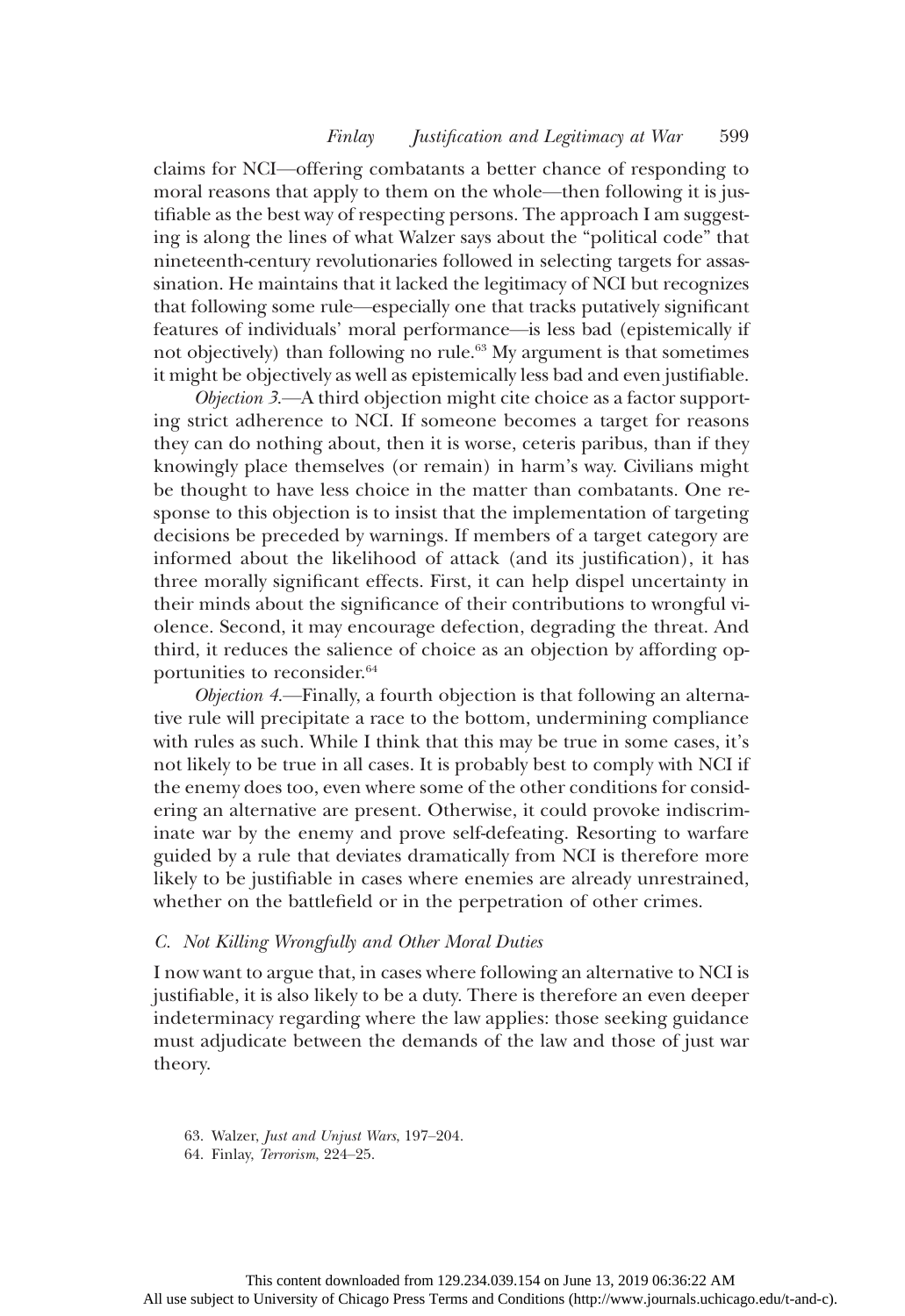Haque's view is premised on the assumption that just war—or, at least, justified war—is possible, which situates it within the wider family of just war theories. This family squabbles over many things, but it is currently unified by five assumptions underpinning the belief that in some sense "just war" is possible. These assumptions are as follows:

- 1. Killing is (prima facie) wrong.
- 2. Letting others be killed or suffer comparable rights violations is wrong.
- 3. Wrongful threats to fundamental rights are a persistent feature of history and likely to remain so.
- 4. The best or only means of defeating such wrongs sometimes involve killing.
- 5. The prima facie wrongfulness of the killing needed to defeat such wrongs is sometimes less than that of permitting the wrongs against others to proceed unresisted.

If you don't accept (5), then I presume that there can be no question of anyone justifiably killing in war. And if you disagree with (1), then you don't need a theory of just war. But within a just war framework, I presume that these assumptions underpin the moral commitments that a conscientious individual needs guidance in relation to.<sup>65</sup>

If so, consider what happens in a case satisfying the conditions implicit in (5). By hypothesis, then, the wrongfulness of not defending against threats by whatever means necessary is greater than any prima facie wrongfulness attaching the killings it may require. So if someone failed to fight when needed and able to do so, using those means necessary for success, they would be guilty of a significant, net wrong. This must mean that if the necessary means require fighting according to a bespoke alternative to NCI, then doing so would be morally obligatory and refusing to do so would be a greater wrong than doing so. In this case, a direct clash between duties occurs: law (NCI) pulls one way while moral duties arising from the *jus ad bellum* pull the other way. $66$ 

If this analysis is correct, then the LOAC won't always take moral precedence over ostensible alternatives by default. It might have done so if normative conflicts were cashed out in terms of duties versus permissions. But if they arise between opposing duties, then we can't be sure

65. For a fuller account, see Christopher Finlay, Is Just War Possible? (Cambridge: Polity, 2018).

66. Some might prefer to reformulate (2) thus: "(2') People have a right to defend themselves from severe wrongs." If they can also waive their defensive rights, then my arguments about conflicting duties—not to kill, to protect others—would seem to be moot. One reply is that, even if I decide to waive my rights, I might still be under an obligation to save others if the substance of (2) is also correct. And so even if we started from a more egoistical account based on (2'), we'd still default to the altruistic account above.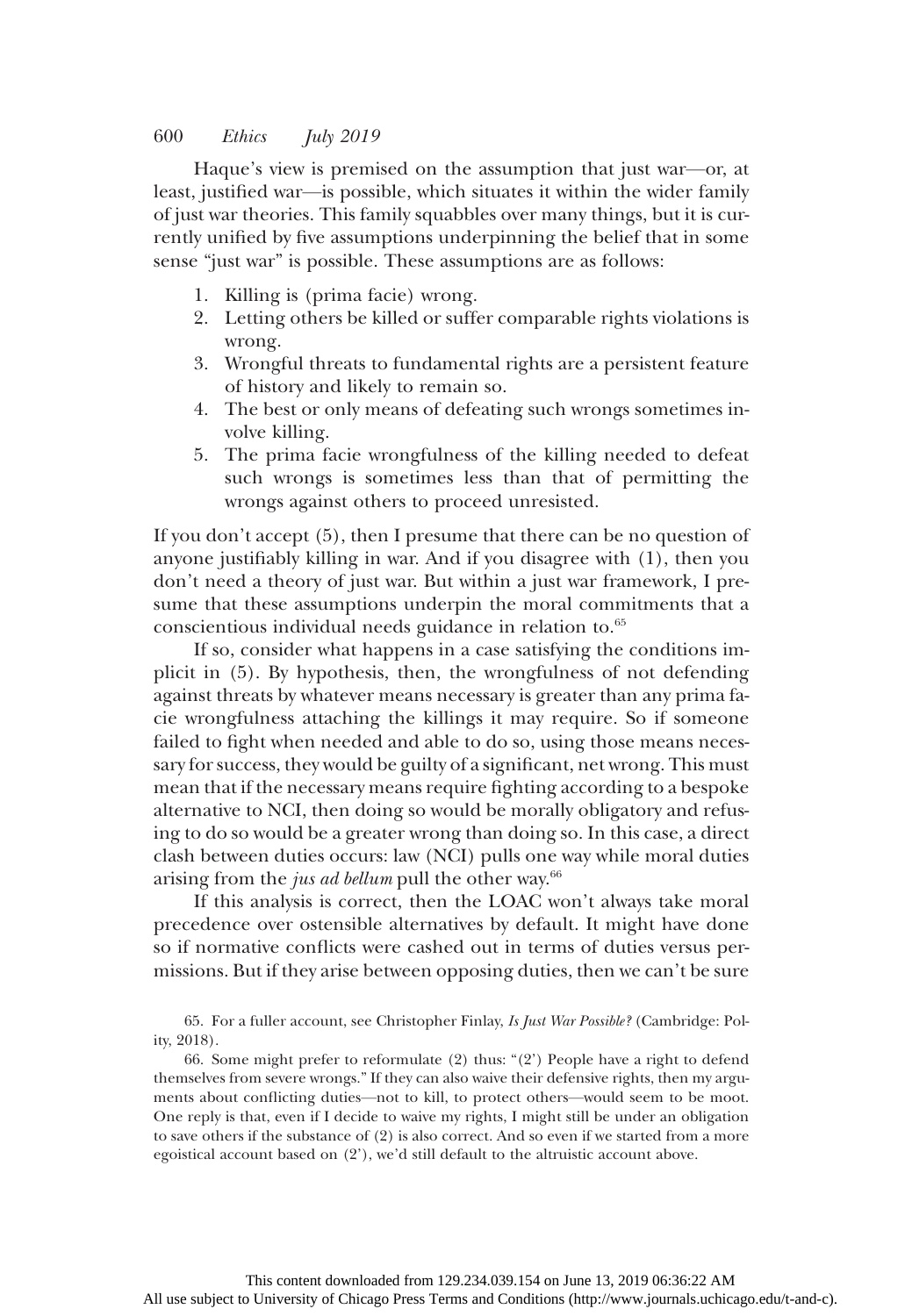that the law should always win out over moral reasons that are at odds with the law: whether it does so depends on which duty is more compelling in the circumstances. $67$  An authoritative judgment capable of obligating combatants in a particular just war generally would require, first, careful attention to the details of the case and, second, an ability to persuade enough combatants to accept the decision for a sufficient expectation of success. For this reason, judgment will most likely need to be informed by an authoritative leadership of some sort.<sup>68</sup>

#### V. CONCLUSION

Haque's analysis is exemplary in showing how the methods characteristic of recent revisionist, cosmopolitan ethics can help understand and improve the law. But I am inclined to resist his conclusions about the relationship between morality and war in two important respects.

First, moral theory—which, in this field, means just war theory cannot be expected to perform an entirely subservient role in relation to the LOAC. It remains important as a direct guide to action in at least some dimensions of the ethics of war. This is partly due to the potential for moral conflict in which the reasons for following the law aren't sufficient to prevail against those militating against doing so. The relevant reasons are defined by moral duties that soldiers ought to make the utmost efforts to satisfy as far as possible. Soldiers risk three sorts of moral wrongdoing in addition to the wrongful killings whose avoidance motivates adherence to NCI. First, they risk killing in unjust wars. If soldiers refuse the service of just war theory and rely solely on the state to indicate when to fight, then they have no means of minimizing this danger. The opposing risk, second, is that, by adopting just war theory as an additional source of guidance, combatants may be led to consider cases for illegal action: the use of terror bombing, for instance, or some sort of morally rather than legally targeted killing.<sup>69</sup> So just war theory, too, poses a risk. But then there is also a third risk, which is that if they were to reject just war theory for the sake of avoiding the second risk, soldiers would also fail to discharge urgent moral duties to win in wars for "deadly serious causes."<sup>70</sup> This would arise if the only way of winning them was by means of morally justifiable but legally prohibited tactics such as

67. See McMahan, "Morality of War," 37–39.

68. On rival leaders, see Allen Buchanan, "The Ethics of Revolution and Its Implications for the Ethics of Intervention," *[Philosophy and Public Affairs](https://www.journals.uchicago.edu/action/showLinks?doi=10.1086%2F702973&crossref=10.1111%2Fpapa.12021&citationId=p_n_100)* 41 (2013): 291–323, 293, 298–99.

69. See, e.g., Walzer's theory of Supreme Emergency in Just and Unjust Wars.

70. Christopher J. Finlay, "The Deadly Serious Causes of Legitimate Armed Resis-tance: Between the Wrongs of Terrorism and the Crimes of War," [Criminal Law and Philos](https://www.journals.uchicago.edu/action/showLinks?doi=10.1086%2F702973&crossref=10.1007%2Fs11572-017-9420-2&citationId=p_n_102)[ophy](https://www.journals.uchicago.edu/action/showLinks?doi=10.1086%2F702973&crossref=10.1007%2Fs11572-017-9420-2&citationId=p_n_102) 12 (2018): 271–87.